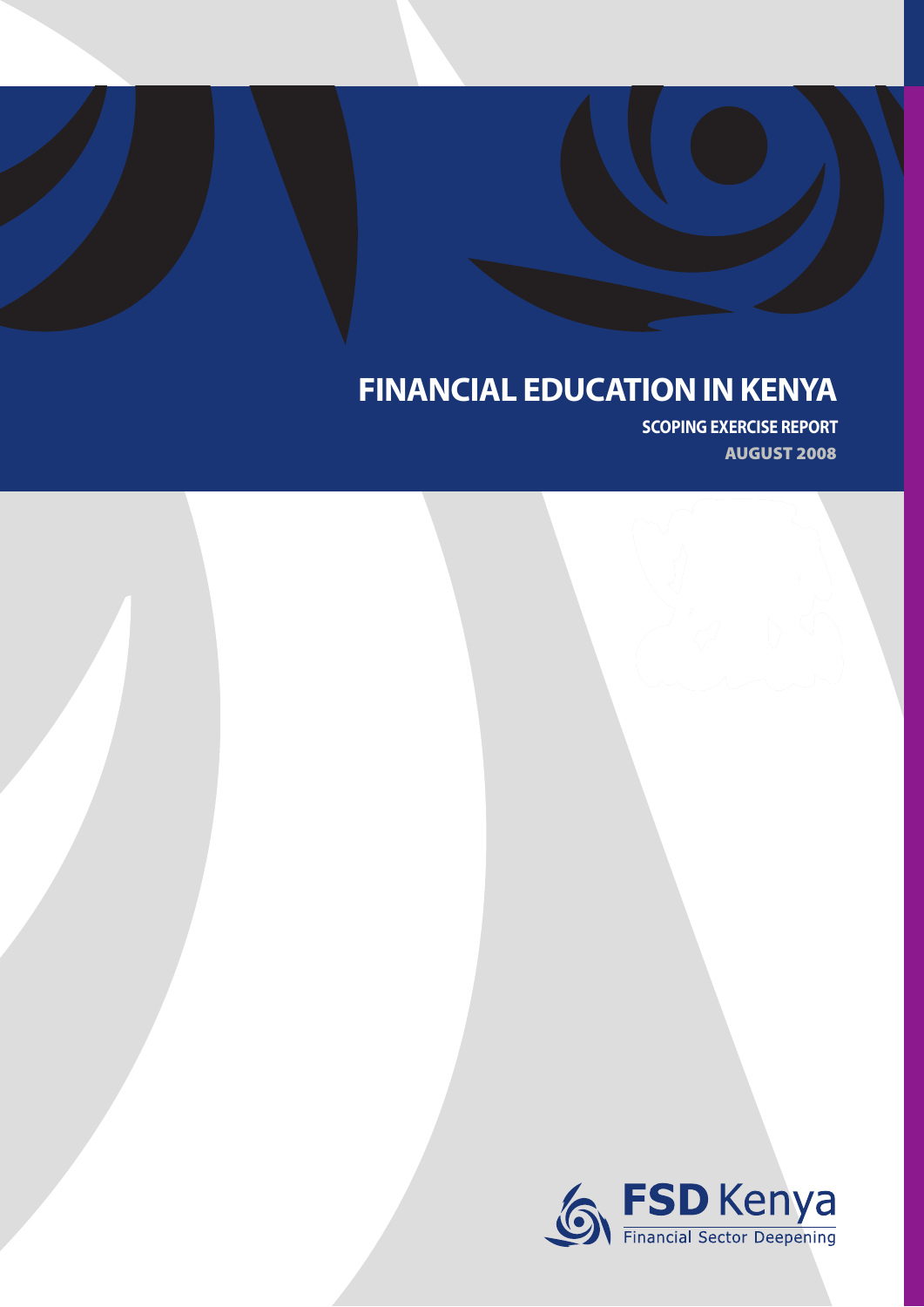#### **This report was written by**

Candace Nelson, Microfinance Opportunities Angela Wambugu, MicroSave Consulting Ltd



**The report was commissioned by FSD Kenya. The findings, interpretations and conclusions are those of the authors and do not necessarily represent those of FSD Kenya, its Trustees and partner development agencies.**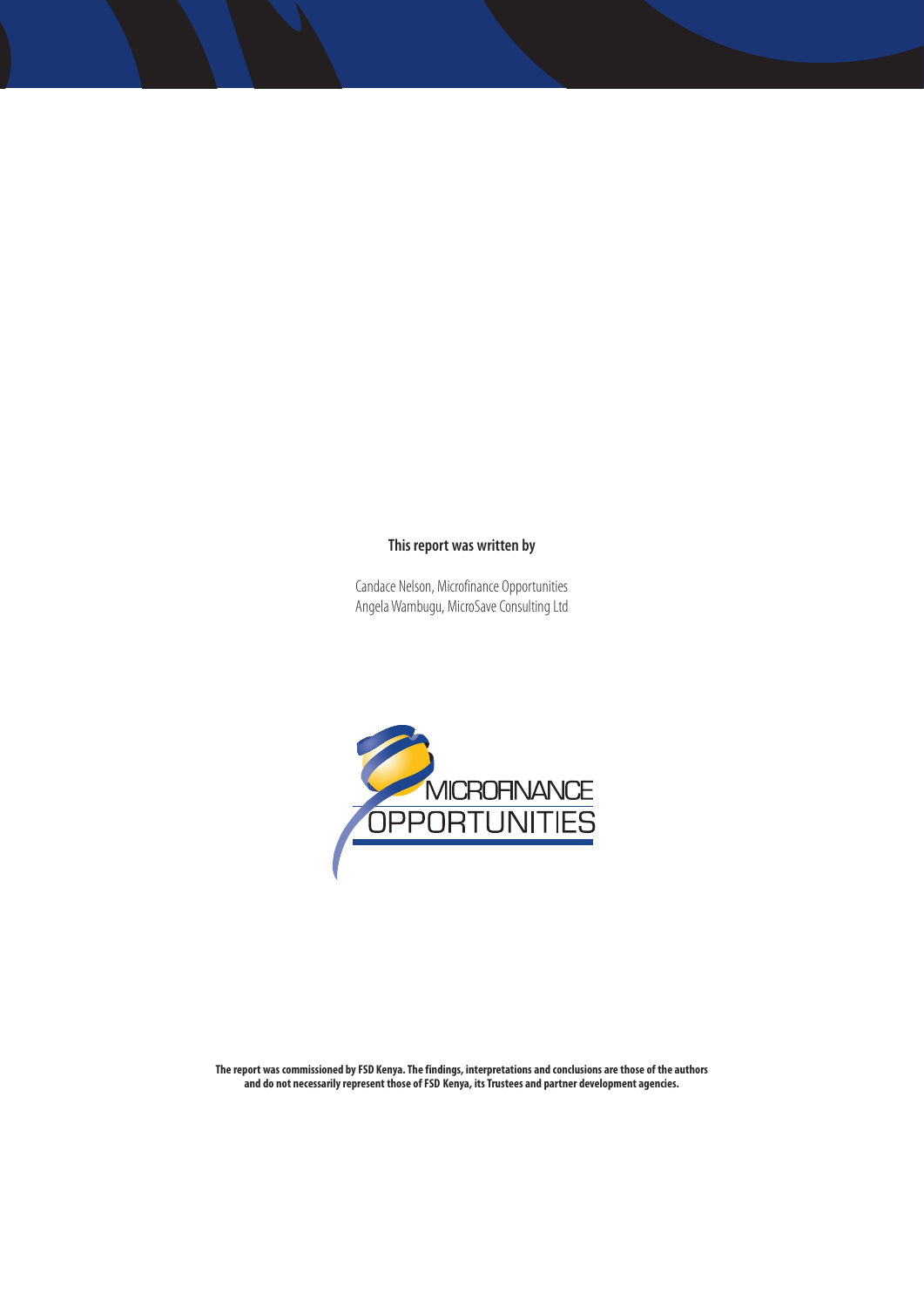## Table of Contents

| <b>Chapter 1</b><br><b>INTRANILATIAN</b> |  |
|------------------------------------------|--|
| Executive summary<br>IV                  |  |
| Ϊij<br>Acronyms                          |  |
| Tables and Figures<br>ii                 |  |
|                                          |  |

#### **INTRODUCTION**

| <b>Background</b> |  |
|-------------------|--|

#### **Chapter 2**

#### **FINANCIAL EDUCATION: DEFINITION AND RATIONALE**

| 2.1 Definition |  |
|----------------|--|
| 2.2 Rationale  |  |

### **Chapter 3**

#### **FINANCIAL EDUCATION: OBJECTIVES, TARGET MARKET AND THEMES**

| 3.1 Formal and semi-formal segment |  |
|------------------------------------|--|
| 3.2 Informal segment               |  |
| 3.3 Unbanked segment               |  |

### **Chapter 4**

#### **FINANCIAL EDUCATION IN KENYA: CURRENT STATUS** 4.1 Banks and bank services 6

| <b>T.I</b> DUITING UNITED SCIVICES                  |    |
|-----------------------------------------------------|----|
| 4.2 Microfinance institutions                       |    |
| $4.3$ SACCOs                                        | 8  |
| 4.4 Informal financial services: FSAs, VSLAs, ASCAs | 8  |
| 4.5 Investment houses                               | 9  |
| 4.6 Mass media channels                             | 9  |
| 4.7 Delivery channels                               | 10 |
|                                                     |    |

### **Chapter 5**

#### **FINANCIAL EDUCATION IN KENYA: NATIONAL FRAMEWORK**

| 5.1 Objectives        |  |
|-----------------------|--|
| 5.2 Delivery channels |  |
| 5.3 Implementation    |  |

#### **Chapter 6 PILOT PROJECTS**

|           | 6.1 Member-based associations              | 15 |
|-----------|--------------------------------------------|----|
|           | 6.2 TV dramatic series                     | 15 |
|           | 6.3 Financial education for MSMEs          | 16 |
|           | 6.4 In-school youth                        | 16 |
|           | 6.5 Expositions                            | 17 |
|           | 6.6 Conclusions                            | 17 |
|           |                                            |    |
|           | <b>ANNEXES</b>                             |    |
| $1 \quad$ | Building a national strategy for financial |    |

|                          | Building a national strategy for financial | 19 |
|--------------------------|--------------------------------------------|----|
|                          | education in the US: Progress to date      |    |
| $\overline{\phantom{a}}$ | Attending organisations                    | 20 |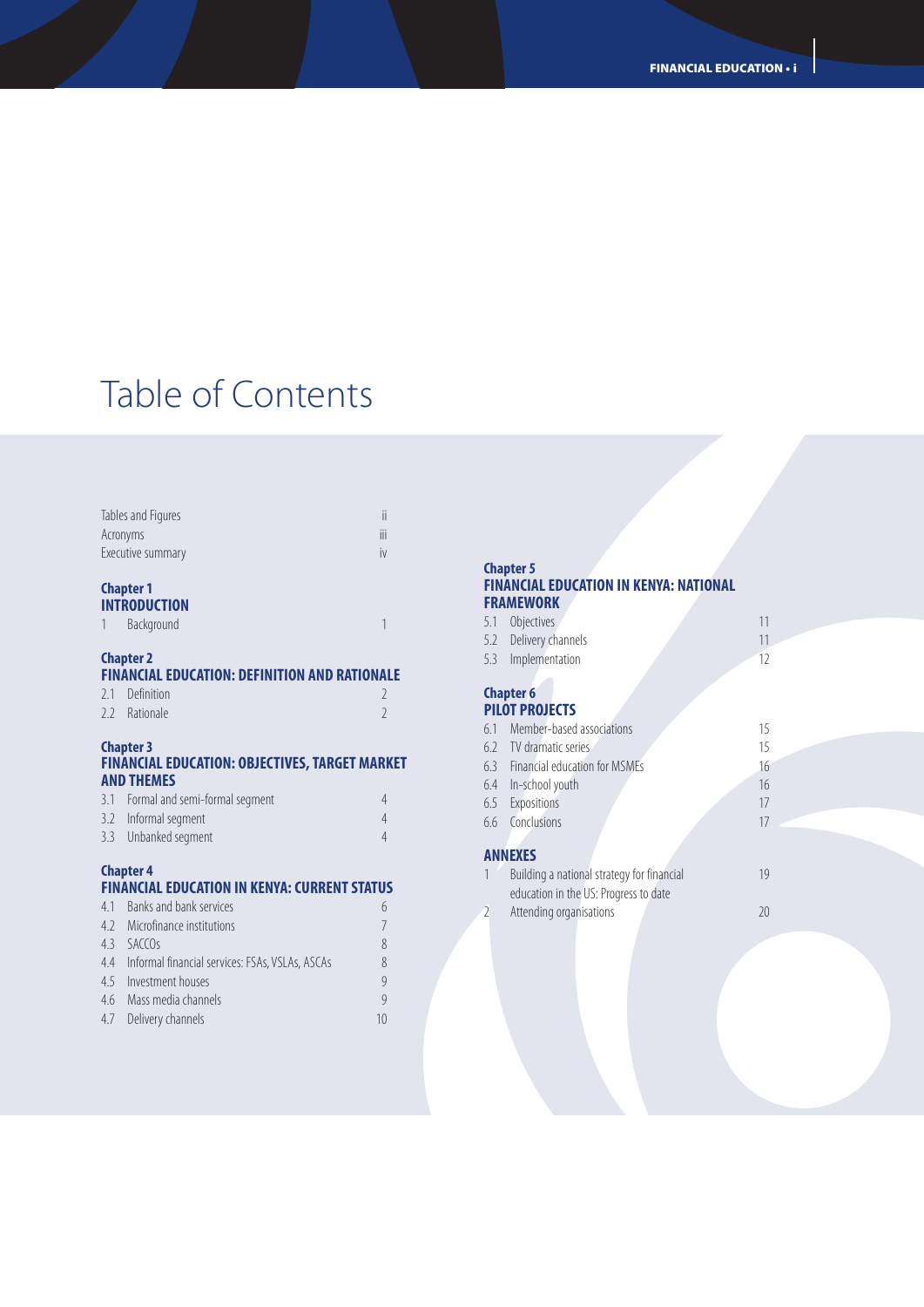# Tables and Figures

## **Chapter 3**<br>Table 1

Priority themes for financial education

Fig 4.1 The financial access strand

## **Chapter 4**<br>Table 2

Financial education activity by delivery channel

## **Chapter 5**

Public/private partnerships

**Chapter 6**<br>Table 3 Financial education pilot projects proposed in May 2008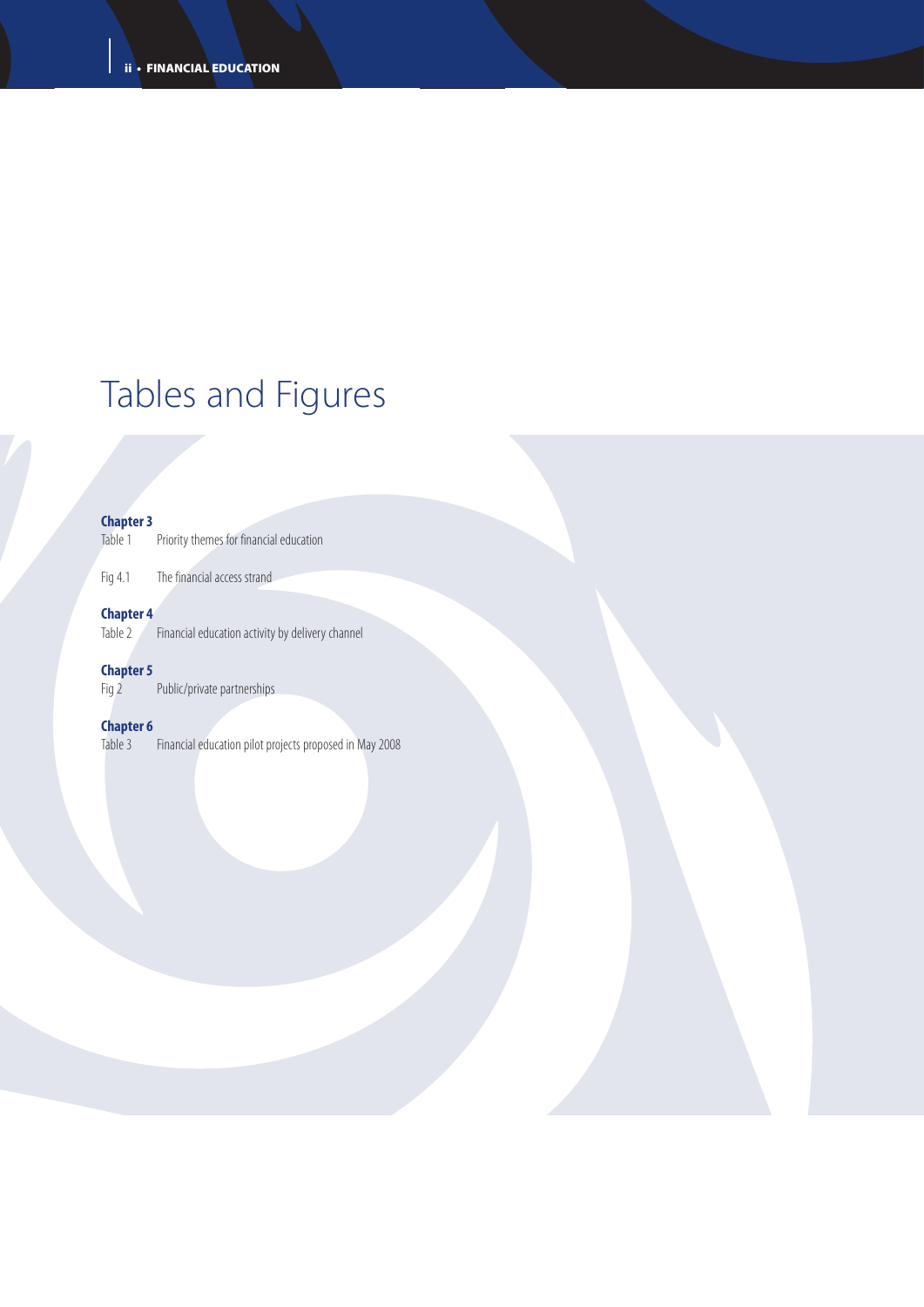# Acronyms

| <b>ASCA</b>  | Accumulating Savings and Credit Association            |
|--------------|--------------------------------------------------------|
| <b>AMFI</b>  | Association of Microfinance Institutions               |
| <b>BDS</b>   | <b>Business Development Service</b>                    |
| <b>CBK</b>   | Central Bank of Kenya                                  |
| <b>CBT</b>   | <b>Community Based Trainers</b>                        |
| <b>FACT</b>  | Fair and Accurate Credit Transaction                   |
| <b>FDIC</b>  | Federal Deposit Insurance Corporation                  |
| FEP          | Financial Education Partnership                        |
| <b>FSA</b>   | <b>Financial Service Associations</b>                  |
| <b>FSD</b>   | Financial Sector Deepening                             |
| <b>GFEP</b>  | Global Financial Education Programme                   |
| <b>JKUAT</b> | Jomo Kenyatta University of Agriculture and Technology |
| <b>KAIG</b>  | Kenya Association of Investment Groups                 |
| <b>KIE</b>   | Kenya Institute of Education                           |
| <b>KBC</b>   | Kenya Broadcasting Corporation                         |
| <b>KFEC</b>  | Kenya Financial Education Centre                       |
| <b>KWFT</b>  | Kenya Women Finance Trust                              |
| <b>MFI</b>   | Micro-Finance Institution                              |
| NGO          | Non Governmental Organisations                         |
| <b>NSE</b>   | Nairobi Stock Exchange                                 |
| <b>ROSCA</b> | Rotating Savings and Credit Association                |
| <b>SACCO</b> | Saving and Credit Cooperative                          |
| <b>SCC</b>   | Swedish Cooperative Centre                             |
| <b>SIFE</b>  | Student In fee Enterprise                              |
| <b>VSLA</b>  | Village Savings and Loan Associations                  |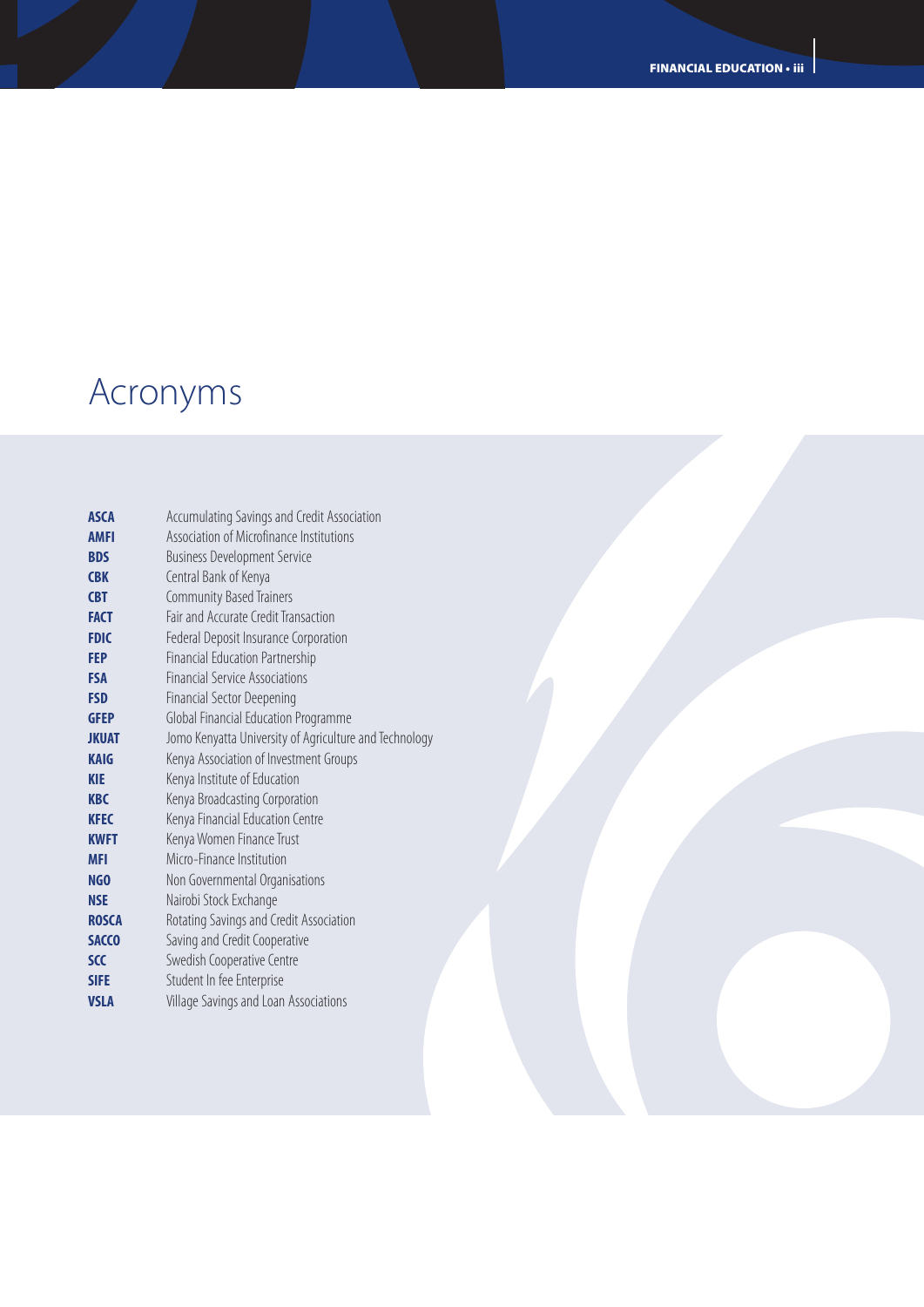## EXECUTIVE SUMMARY

At the encouragement of stakeholders in the financial services sector, FSD Kenya is fostering the development of a national financial education programme. In May, 2008 it sponsored market research to address key questions that will inform a strategy for such a programme. This report covers all aspects of this exercise. It provides a definition and rationale for financial education, summarizes current activities in financial education in Kenya, sketches a framework for a national programme and presents profiles of five pilot projects that stakeholders have proposed.

**Financial education teaches the knowledge, skills and attitudes that people can use to adopt good money management practices for earning, spending, savings, borrowing and investing.** It is often confused with business education; hence, the need to further define financial education by what it is not. Financial education is not a business development service (BDS); it does not teach how to write a business plan, nor on how to run a business nor the related skills of costing, pricing, or record keeping. Rather, financial education develops financial literacy about a broad range of basic financial skills and is therefore relevant to anyone who makes decisions about money.

On an**individual level**, financial literacy helps households to use scarce resources more effectively, choose the financial services and products that best meet their needs and shift from reactive to proactive decision-making. On an **institutional level**, financial institutions use financial education to better meet client demand, gain competitive advantage, foster informed consumers and enhance their standing as good corporate citizens. Financial literacy is a win-win proposition for clients and institutions: Informed consumers make better clients, who in turn represent reduced risk for financial institutions and contribute to a stronger bottom line.

On a **market level**, informed consumers play a monitoring role in the market, weeding out bad practices and providers. Informed clients are better able to put pressure on financial institutions for appropriately priced and transparent services.

A changing landscape makes financial education more relevant now than ever. A proliferation of financial service providers has begun to reach down to the low income market. Paralleling this diversity of institutions are new products that respond to the life cycle and market pressures facing low income households. The widely held assumption that the key issue for the poor is access to financial services as opposed information about them must be challenged in light of this proliferation of options.

Kenya is a good example of these changes. A significant portion of its population is still unbanked, and a dynamic financial sector, led by Equity Bank, is moving into that market. After abandoning rural branches in the 1990s, banks are now expanding their rural presence with new branches, mobile banks and other touch points linked to mobile phones and point of sale devices. This new supply of services, technologies and products calls for financial education to help consumers navigate through the options.

The current status of financial education in Kenya is defined by a limited experience, some scepticism, and a small but eager group of advocates from most parts of the sector.

MFIs have a long relationship with training, and for most it is linked with their credit methodology. While the common group structure with its regular meeting can be seen as a ready-made channel for ongoing client education, several factors mitigate against developing this opportunity, including the cost of training and the time limit set on group meetings (in order to control the opportunity cost of borrowing for clients). Nevertheless, three Kenyan MFIs, KWFT, Faulu and Jamii Bora, stand out for their commitment to training.

SACCO membership counts approximately three million Kenyans; an estimated 12% of the population save with SACCOs while 3.9% borrow from them.1 The Swedish Cooperative Centre (SCC) has made delivering financial education to SACCO members a primary goal.

The recent expansion of CARE's model for Village Savings and Loan Associations (VSLAs) presents a concrete opportunity to deliver financial education in rural areas. Given their tendency to replicate rapidly, VSLAs offer a potent delivery platform for financial education. Swiss Contact and SCC, have already invested in this platform and are keen to further develop their efforts.

<sup>1</sup>Johnson, Susan and Max Nino-Aarazua, Financial Exclusion in Kenya: An Analysis of Financial Service Use, Centre for Development Studies, August 2007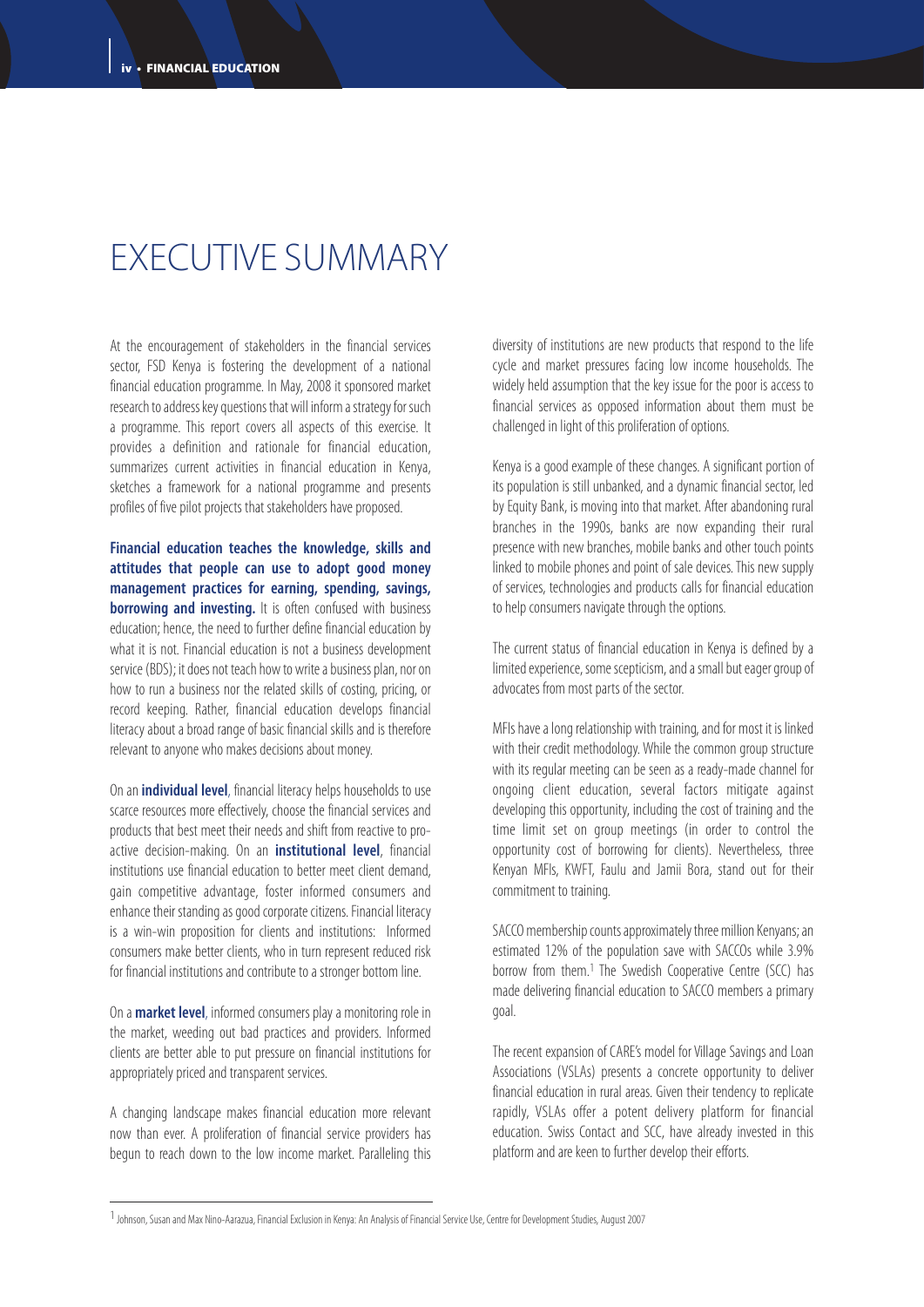Apart from an enthusiastic endorsement of financial education by the Central Bank, commercial banks' engagement is somewhat tentative. Some banks feel that financial education is best handled by their CSR or microfinance departments, under the assumption that low income households are the main target. The exceptions are Equity Bank and PostBank, both of which have invested in financial education.

The vision for a financially literate Kenya makes financial education available at all socio-economic levels. This goal calls for a national programme the objectives of which are to 1) improve Kenyans' financial management 2) foster effective use of financial services and 3) advance consumer protection in the financial marketplace.

The vision to create a financially literate Kenya will rely on four channels: the formal educational system, mass media, face-to-face interaction sponsored by the financial sector itself and legislation/regulation. The financial sector will expand its outreach by partnering with other civil society organizations. The fourth channel, legislative action, does not directly involve the delivery of financial education, but rather, the legal mandates to enable and enhance delivery.

The vision for financial education is national; its delivery is multifaceted; the implementation will be the product of a public/private partnership between government, the corporate sector and civic organizations. The public side includes ministries, regulatory agencies and the Central Bank. These 'macro' level players bring financial education to a national scale with budget and legislative support, inclusion in schools and mandates for the commercial financial sector.

The private side is constituted by 'meso' level, support organizations such as networks and professional associations (of insurers, bankers, brokerage firms, etc.) that support their members to deliver financial education. At the retail or 'micro' level, providers fund, design or deliver financial education to end users. A wide range of civic institutions is likely to facilitate the delivery of financial education to their constituencies. Participants at this level can achieve a presence in any or all of the delivery channels.

Linking these two pillars will need an independent coordinating entity that works both sides, promoting synergies between them. This body must be neutral and independent to ensure its credibility. It should be singular in focus, existing only to advance financial education. Key aspects of its role are to cultivate a vision for the programme, market financial education to stakeholders, research financial education resources, and define a policy agenda for consumer protection.

Finally, actual work on the ground in the nuts and bolts of financial education (curriculum design and delivery, teacher and facilitator training, public campaigns) is needed to inform, motivate and inspire the public/private participants in the partnership. Such pilot projects will'feed'the programme from the bottom while the actors at the top create space for financial education in their respective spheres. Stakeholders have proposed five pilot projects that range from direct training of clients to TV dramas that incorporate financial education themes.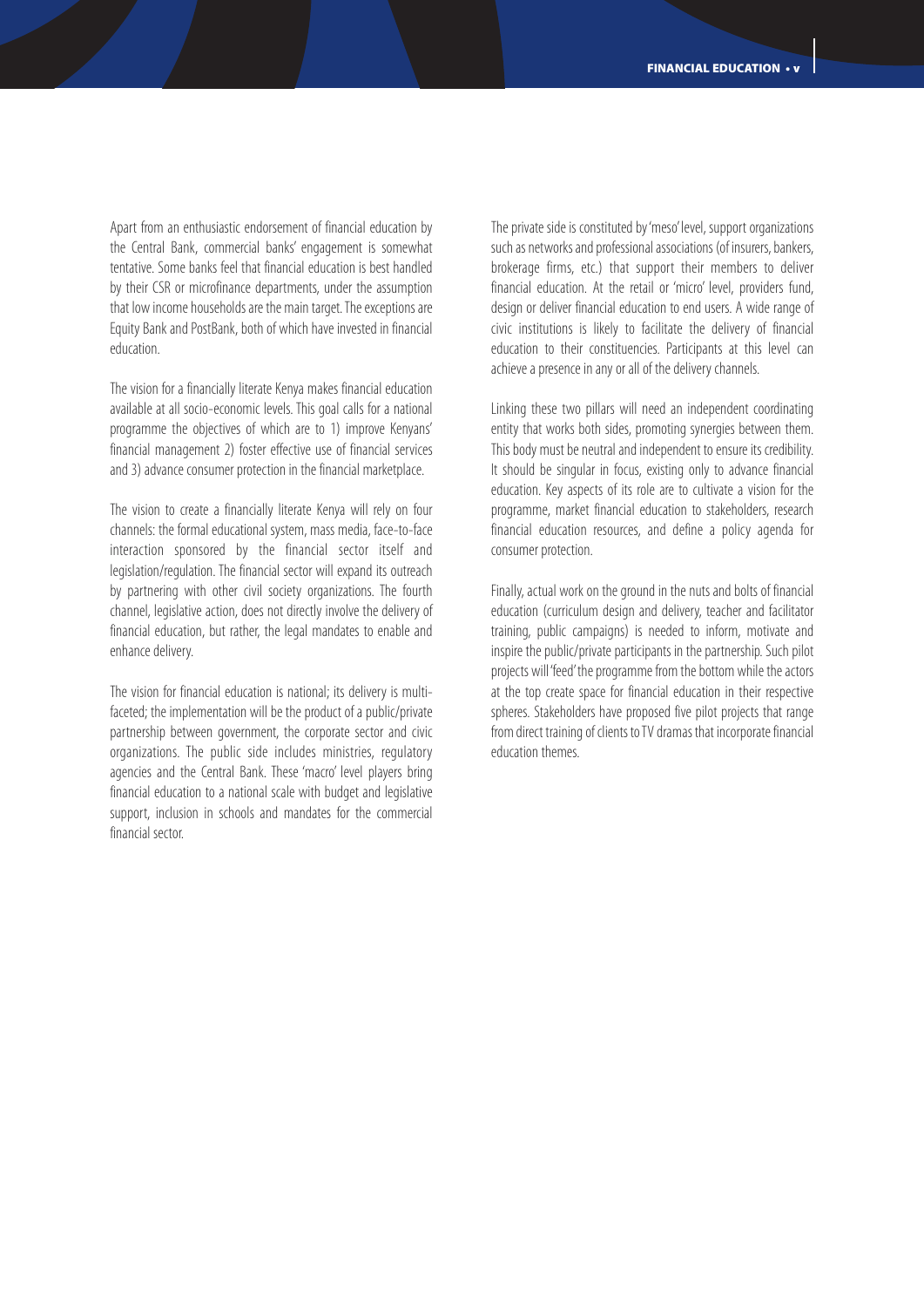### **Chapter 1** INTRODUCTION

FSD Kenya supports the development of inclusive financial markets in Kenya as a means to stimulate wealth creation and reduce poverty. While recent developments on the supply side of the financial markets are likely to improve access to financial services, the demand side must also be stimulated. Increasing financial literacy offers one path to accomplish this goal. Financial education can help excluded populations to understand and assess the available services in order to become effective users. Beyond building inclusive financial markets, several other factors in Kenya point to the urgent need for financial education, including the large numbers of 'unbanked', significant changes in the financial services industry, and vulnerability to fraud.

At the encouragement of stakeholders in the financial services sector, FSD Kenya is helping to lay the foundations for the development of a national programme of financial education. In May, 2008 it sponsored a scoping activity to ensure that a strongly demand driven approach is taken in moving forward. Consultants from the Global Financial Education Programme of Microfinance Opportunities in Washington DC interviewed dozens of financial services representatives to address key questions that will inform a strategy for a national programme.

The consultants sought to identify existing interest in and engagement with financial education in Kenya among banks, MFIs, NGOs, and SACCOs. These discussions highlighted key objectives and themes of a future financial education programme in Kenya. In exploring options for delivering financial education, they also met with experts in mass media and education which resulted in the articulation of three possible delivery channels that could be cultivated in the context of a national programme. Specific interest in launching pilot efforts in financial education was identified and organizations were encouraged to develop their project concepts. The culmination of the scoping exercise was a workshop for all stakeholders to review the findings, sketch a framework for a national programme and confirm participants' interest in and commitment to moving forward.

This report covers all aspects of this exercise. It provides a definition and rationale for financial education, summarizes current activities in financial education in Kenya, presents profiles of five pilot projects and concludes with the group's vision for a national framework.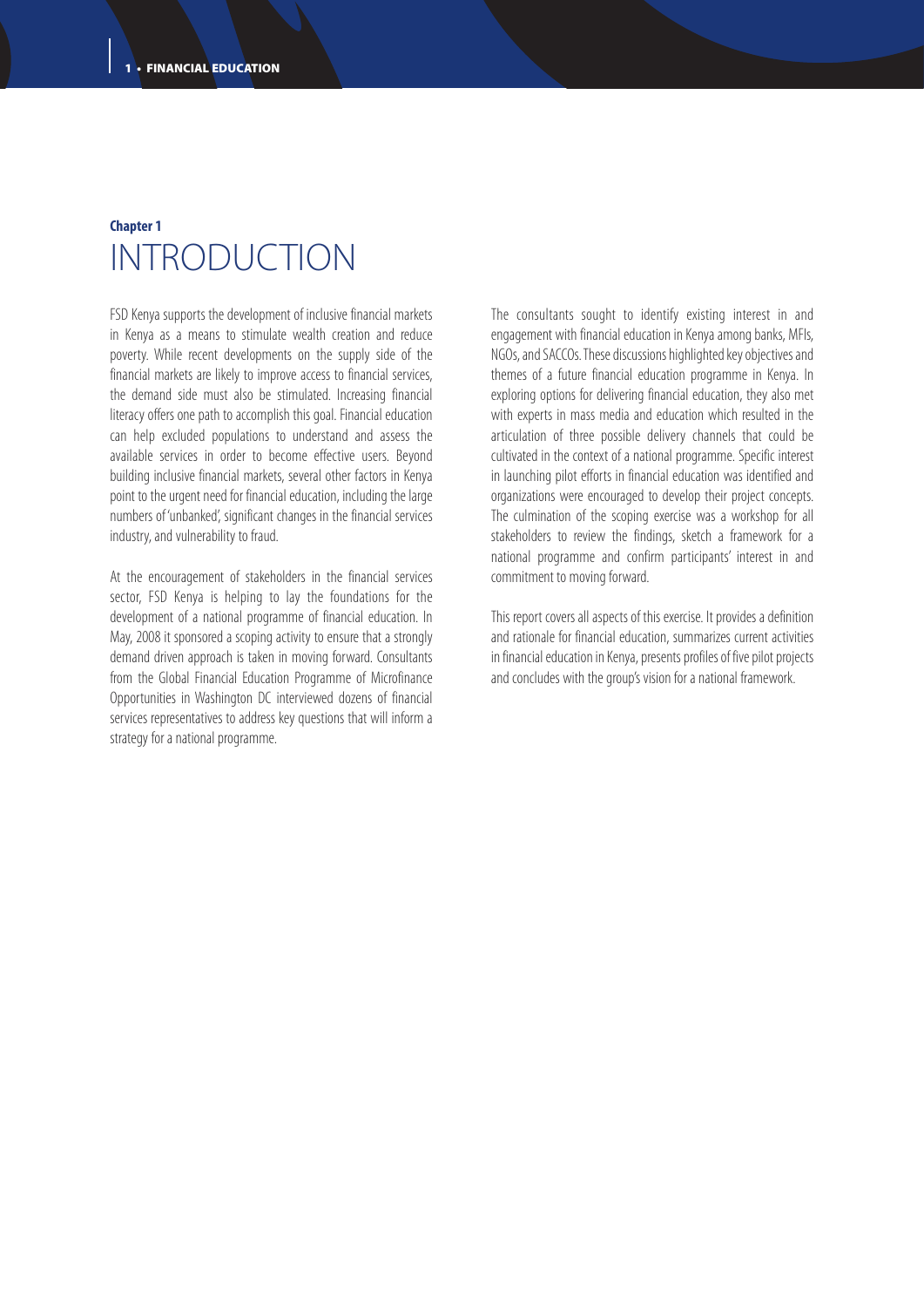## **Chapter 2** FINANCIAL EDUCATION: DEFINITIONAL RATIONALE

#### **2.1 DEFINITION**

Families at all income levels share the same aspirations – economic security for themselves, their families and future generations. To be poor is to have these goals with fewer resources and opportunities to achieve them. Pressures on cash flow are persistent and often urgent, making good management a daily challenge. Future planning is difficult when people who struggle to secure a steady income day-to-day face unexpected events such as death, illness or natural disasters that draw down hard won gains. To set aside even small amounts of money, poor people not only need to be careful spenders, but informed, skilled money managers as well. Giving them the tools and the power to do this is what financial education is all about

*Financial education teaches the knowledge, skills and attitudes that people can use to adopt good money management practices for earning, spending, savings, borrowing and investing.*

Financial education is often confused with business education, particularly by financial service providers that engage in the latter. Hence, we have found the need to further define financial education by what it is not. Financial education is not a business development service (BDS); it does not teach how to write a business plan, nor on how to run a business nor the related skills such as costing, pricing, record keeping, marketing and customer service.

Rather, financial education develops financial literacy about a broad range of basic financial skills, from saving to managing debt to investing. As such, it is relevant to a broader audience than entrepreneurs; indeed, anyone who makes decisions about money can benefit by becoming financially literate. Women often assume responsibility for household cash management in unstable circumstances and few resources to draw upon. Financial literacy can prepare them to anticipate life-cycle needs and deal with unexpected emergencies. For youth, financial education can enhance their skills in managing money as they enter the world of work and reduce their vulnerability to the risks associated with the transition to adulthood. Ultimately, maintaining financial literacy is a lifelong process for everyone and learning needs will evolve with age. Financial literacy incorporates learning about financial service providers, their products, and how these can meet changing financial needs from saving for education to financing retirement.

#### **2.2 RATIONALE: WHY IS FINANCIAL EDUCATION IMPORTANT AND WHY IS IT IMPORTANT NOW?**

In general, financial education has a valuable contribution to make at multiple levels in the economy. Greater financial literacy should have positive effects on a wide range of individual consumers, the financial institutions they use and the marketplace for financial services.

- 1. On an**individual level** the lack of financial literacy makes people more susceptible to the devastation caused by emergencies, over-indebtedness, over-zealous retailers or fraudulent schemes. Through financial literacy households are able to use scarce resources more effectively, choose the financial services and products that best meet their needs and shift from reactive to pro-active decision-making. Informed decisions to budget, save and borrow carefully will enhance financial stability, ability to plan for the future and family welfare.
- 2. On an**institutional level** the lack of financial literacy generates misinformation and mistrust of formal financial service providers. In promoting financial literacy, financial institutions can better meet client demand, gain competitive advantage, foster informed consumers and enhance their standing as good corporate citizens. Financial literacy is a winwin proposition for clients and institutions: Informed consumers make better clients, who in turn represent reduced risk for financial institutions and contribute to a stronger bottom line.
- 3. **On a market level** informed consumers play a developmental and monitoring role in the market, weeding out bad practices and providers. Informed clients are better able to put pressure on financial institutions for appropriately priced and transparent services.

Beyond this general outline of the benefits of financial education, the rationale for fostering financial literacy at this time is linked to the current financial institution landscape and its evolving intersection with low income households, throughout the developing world, and in Kenya particularly. Basically, the financial marketplace in many developing countries is becoming more complicated, with the new products, new technologies, and increased competition.

A proliferation of financial service providers has begun to reach down to the low income market. Those providing microfinance now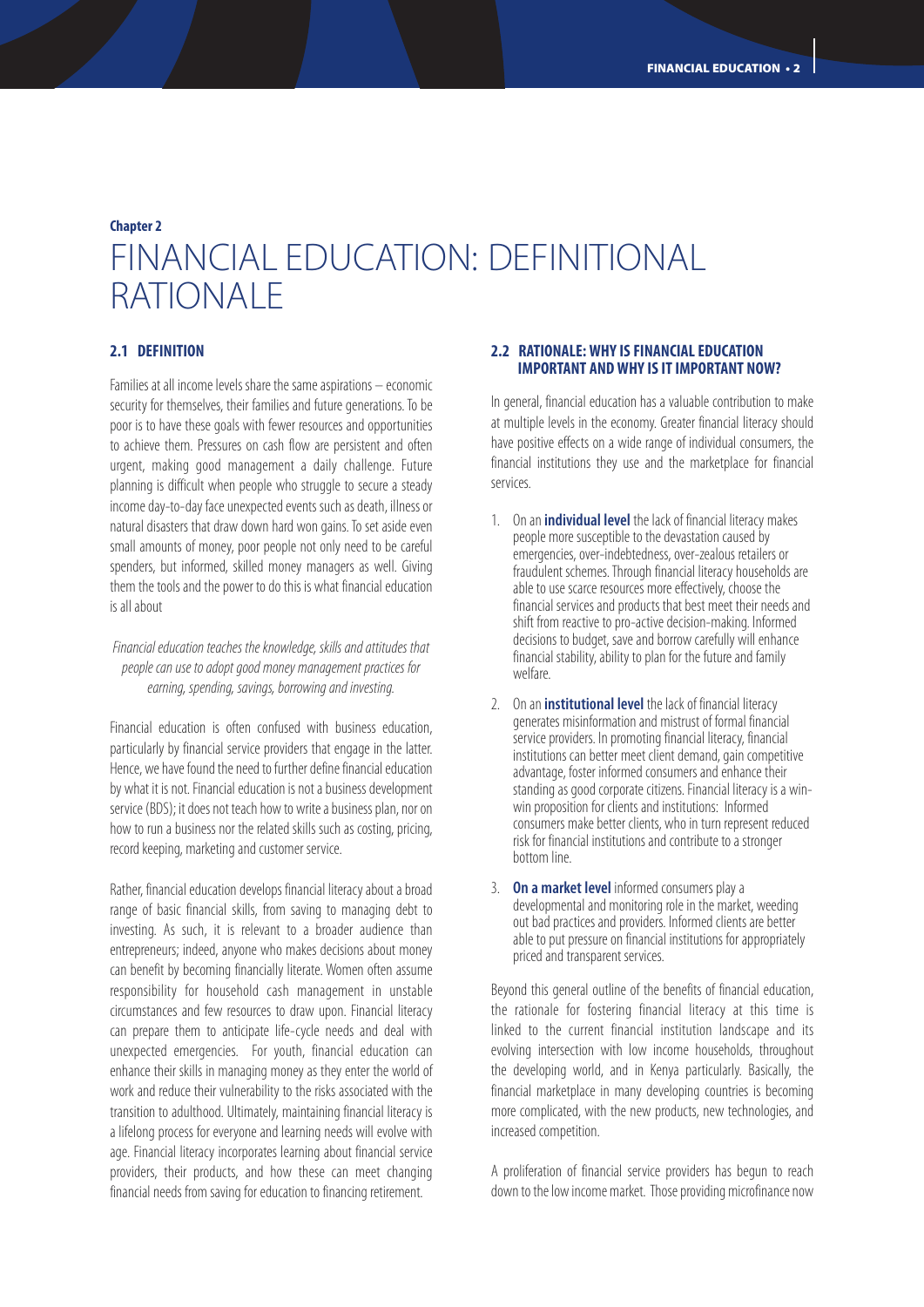include banks, finance companies, consumer lenders, NGOs, self help groups and village banks. In an increasing number of urban markets, all compete to serve the self employed and low level salaried employees.

Paralleling this diversity of institutions is the emergence of new products that respond to the life cycle and market pressures facing low income households. In addition to the ubiquitous working capital micro-loans, credit for housing and education are now increasingly available. Where banks have entered the market, current account and long term savings services are also options. In a few markets, low income clients have access to insurance coverage for death, outstanding loan balances, and even health care costs.

The widely held assumption that the key issue for the poor is access to financial services as opposed information about them must be challenged in light of this proliferation of options. Lacking information about their choices, clients frequently do not grasp how to choose among them. Many of the new products incorporate a range of features, benefits, costs and obligations that may be unfamiliar to those who are new to banking. To truly benefit from this expanded range of options, the poor need to be able to effectively compare their features and make informed decisions about which products will best serve their needs. While increasing diversity in the financial sector is a welcome, positive development, it is occurring under an erroneous assumption that clients who have successfully managed informal debt can also manage new products that may be more complicated or formal. Even when financial institutions do distribute promotional materials that state their rates and fees, the utility of this information is limited if the consumer does not know how to interpret it.

Financial education imparts knowledge and skills that lead to behaviour change, helping low income consumers move from reactive instincts that help them stay one step ahead of the next crisis to proactive financial decision-making. This informed decision making will serve low-income households well as their use of microfinance services gradually integrates them into the broader financial system.

Kenya is a good example of the changes outlined above. A significant portion of its population is still unbanked, and a dynamic financial sector, led by Equity Bank, is moving into that market. After abandoning rural branches in the 1990s, banks are now expanding their rural presence with new branches, mobile banks and other touch points linked to mobile phones and point of sale devices. This new supply of services and products calls for financial education to help consumers navigate through the options. On the demand side, an interesting dimension of Kenya's need for financial education is the enthusiasm for investments. Kenyans are eager to participate in the stock market and other investment opportunities. Yet, their enthusiasm is not often matched with knowledge, resulting in a high vulnerability to fraud, as evidenced by widespread losses to pyramid schemes in recent years.

While the rationale for promoting financial literacy draws on observations about the evolving financial service landscape emerging in many developing countries; it is highly relevant to the situation in Kenya. But Kenya also offers a highly diverse market for financial education. A successful programme here will require identifying market segments to be targeted, content that is relevant to each segment, and delivery channels that are appropriate to the knowledge, experience and literacy levels of each target group.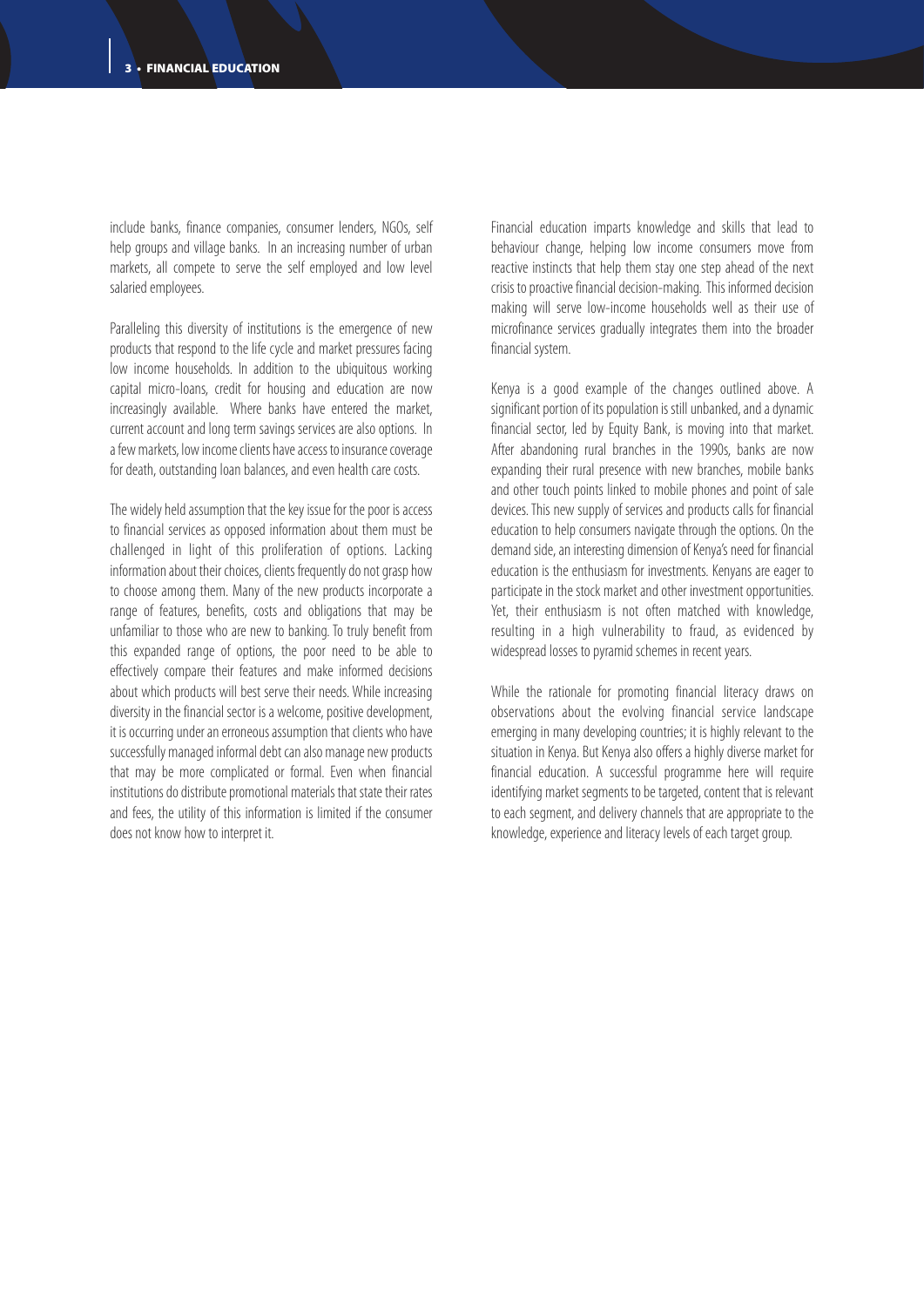## **Chapter 3** FINANCIAL EDUCATION: OBJECTIVES, TARGET MARKET AND THEMES

The broad goal of financial education is to improve financial decision-making in order to increase financial stability, plan for the future and build wealth. This goal translates into a myriad of more specific objectives that vary with context and target group. A programme targeted to the 'unbanked', for example, would be guided by objectives to promote savings, build knowledge of safe savings options and improve capacity to budget and plan. In contrast, a programme targeted to those who use banks would more likely aim to expand consumers' knowledge of bank products and services, improve their ability to compare these offerings and help them to select the products that best suit their needs.

There are various parameters upon which markets can be segmented. Figure 1 below shows market segments as determined by financial access, extracted from the FinAccess Study 2006.2 This data formed the basis of a discussion of the target market/population for financial education in Kenya at the financial education workshop in Nairobi on May 9, 2008. Participants were asked to vote for the segment they would target with financial education and provide reasons for their choice. (Voters selected one of three choices; formal/semi-formal; informal and unbanked.)

#### **3.2 INFORMAL SEGMENT**

About one half of the participants (50%) voted to target those who predominantly use informal financial services such as ASCAs, RoSCAs, VSLAs, and FSAs. This segment is large and presents a huge potential for behaviour change because its participants are already financially aware and active; they are 'ripe' to be empowered through financial literacy and ready to 'graduate' to more formal financial services. Targeting those using informal services also offers the strong opportunity to attract the unbanked population as they are often from the same families and communities.

#### **3.3 UNBANKED SEGMENT**

Fourteen percent of the participants chose to target the unbanked - - those who do not use any form of financial services -- because this segment is not currently being reached in any other way. In contrast to the other two segments, these people do not have the benefit of experience with financial institutions. Yet, they represent the growth market for many banks that are downscaling, and it is critical that



#### **Figure 1: The Financial Access Strand**

#### **3.1 FORMAL AND SEMI-FORMAL SEGMENT**

Of 28 participants, about 21% voted to target the formal and semiformal market segment, citing three main reasons: First, those who already have access to financial services can most easily translate the education to practice. The population in this segment is largely literate and would easily assimilate and use the information gained from any financial education initiative. Second, minimal time and effort would be required to bring about positive behaviour change because the information is actually already available to this segment; it just needs better presentation. Third, the banked segment would be a starting point to transmit the knowledge to the informal market.

they get the information they need to use newly available financial services. While downscaling may be positive in terms of increased access, ill informed, inexperienced consumers are at risk of 'getting their fingers burnt' as they are exposed to a new range of financial products and services. The risk of negative experiences with financial services and resulting mistrust may well counter balance the positive steps that may have been made towards increasing access to them.

An important point about the goal of financial education was made in the context of the unbanked. There are wealthy people, particularly in the rural areas, who may be 'unbanked'. They have

<sup>&</sup>lt;sup>2</sup> The FinAccess Study 2006 is a national household survey conducted in 2006 (through the support of FSD Kenya) to establish levels of access to financial services by Kenyans across the country.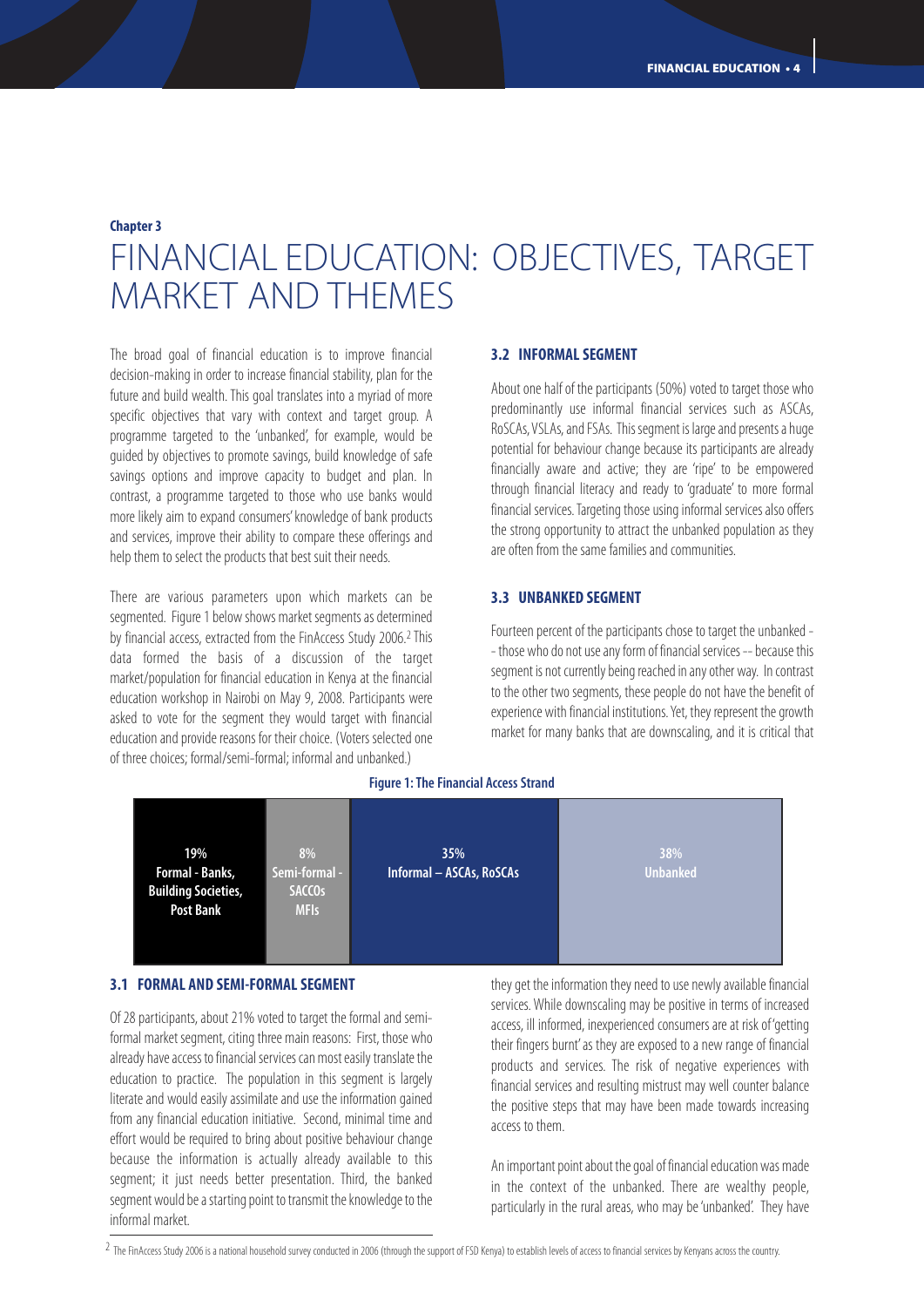different ways of generating and maintaining their wealth. The point of financial education is not necessarily to get people to open bank accounts; rather, it is to help people manage their money wisely and well. For the unbanked who have wealth, financial education might emphasize the opportunity costs of various wealth maintenance options.

It is important to note that the three market segments depicted here are broad; each can be divided into other smaller segments which are more meaningful in designing a financial education programme. Further segmentation could be based on criteria such as gender, age, geographical area, or type of economic activity. A national programme will eventually operate at multiple levels, mindful of the differing needs of distinct market segments. At this point, however, stakeholders identified their priorities for the content of financial education. Everyone had both personal and professional stories to illustrate the needs they named.(See Table 1)

| <b>PRIORITY THEMES FOR FINANCIAL EDUCATION</b> |                                              |    |                                                    |
|------------------------------------------------|----------------------------------------------|----|----------------------------------------------------|
| 1.                                             | <b>Savings</b>                               | 4. | <b>Bank Services</b>                               |
|                                                | • Value of savings                           |    | • Why and how to use money transfer services       |
|                                                | • How to save, savings discipline            |    | • E-banking and M-banking                          |
|                                                | • Where to save                              |    | • the difference between non-regulated and         |
|                                                | • Understand savings products                |    | regulated financial institutions                   |
|                                                |                                              |    | • bank instruments                                 |
| 2.                                             | <b>Planning</b>                              |    |                                                    |
|                                                | • Setting financial goals                    | 5. | <b>Investments</b>                                 |
|                                                | • Making a budget                            |    | • Investment opportunities                         |
|                                                | • Using a budget                             |    | • How to choose investments                        |
|                                                |                                              |    | • How to recognize fraudulent schemes              |
| 3.                                             | <b>Debt Management</b>                       |    | · Recognize false lure of 'get-rich-quick schemes' |
|                                                | • Why borrow                                 |    | • Recourse when financial institutions fail        |
|                                                | • When to borrow                             |    |                                                    |
|                                                | • How much to borrow                         |    |                                                    |
|                                                | • Avoid over-indebtedness                    |    |                                                    |
|                                                | • Where to borrow (choosing between lenders) |    |                                                    |
|                                                | • Loan products and terms                    |    |                                                    |
|                                                |                                              |    |                                                    |

#### **Table 1:Priority Themes for Financial Education**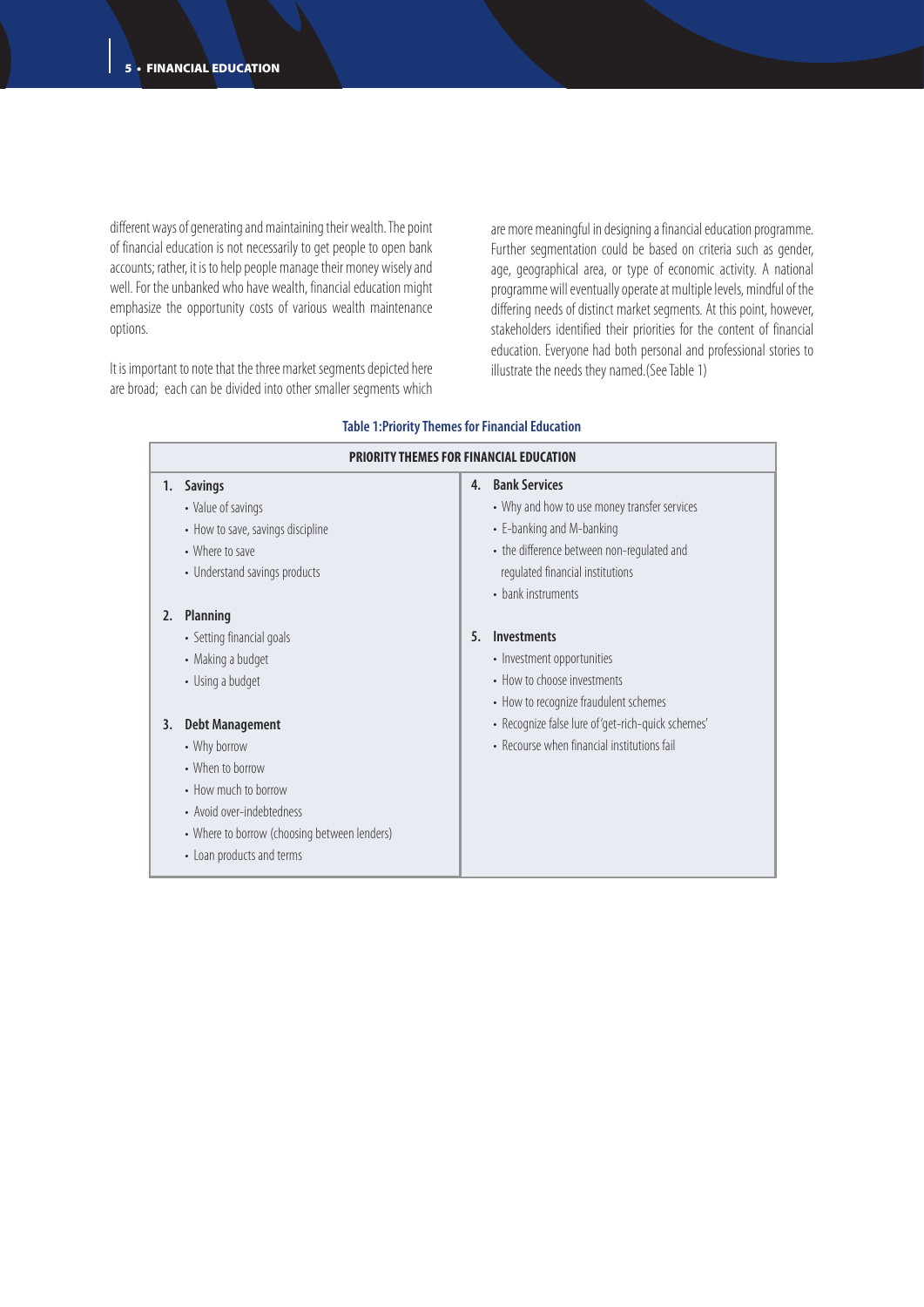### **Chapter 4** FINANCIAL EDUCATION: CURRENT STATUS

#### **4.1 BANKS AND BANK SERVICES**

#### **4.1.1 Central Bank of Kenya**

The Central of Kenya has a direct interest in financial education which it sees as part of the bank supervision department's mandate particularly with a view to enhance consumer protection. CBK is currently involved in an effort to make bank charges available to the public and thus facilitate comparison. Its other priority financial education themes include the understanding the difference between non-regulated and regulated financial institutions, rules on money laundering and bank instruments such as cheques. In the past, CBK made efforts to educate the public on the basics of banking but cost constraints challenged taking the project to scale. The CBK points at major obstacles to financial literacy as being a disintegrated financial system, lack of a legal framework that guarantees consumer rights and protection, and lack of a solid financial education curriculum. The bank is however keen and very willing to support efforts towards a national financial education programme, and is a likely candidate for championing the course at national level.

#### **4.1.2 Commercial Banks**

Commercial banks'engagement with financial education mainly lies in their marketing activities. They participate in exhibitions where they get the opportunity to engage with the public and talk about their products and services. For instance, banks participate in the popular annual homes and property exhibitions to educate the public on their mortgage loan offerings. Other forms of financial education are targeted to existing customers as a value added services. For instance, NIC Bank, a mid-sized bank targeting the upper middle class, has a quarterly e-newsletter on personal finance tips which it distributes electronically to its clients.

Commercial banks in Kenya are strongly driven by the profit motive and highly competitive. Consequently, they need to view any financial education activity as both impacting positively on their bottom-line and helping gain competitive advantage. As long as financial education is positioned as a social/public good, it may be challenging to get banks interested. A few of the banks felt that financial education was best handled by their CSR or microfinance departments, under the assumption that low income households are the main market for financial education. The challenge will be to get banks to appreciate the importance of financial education for

their clients – to help them understand the range of products and services available, to use bank services more, and more effectively, and reduce their vulnerability to fraudulent investment schemes.

We were able to speak with Equity Bank, PostBank and VISA. 3

#### **4.1.3 Equity Bank**

Equity Bank's engagement with financial education occurs at two levels: Focusing on the unbanked as a strategic growth market, it is developing and testing an approach to training these new clients, particularly youth and women. Financial education is also integrated with several of its marketing activities.

In May 2007, Equity launched new lending programs targeting youth and women, the former under a GOK sponsored programme which made capital available to select MFIs and banks to on-lend to youth at a mandated 8%, with maximum loan size of KShs/100,000. Equity's women's products, on the other hand, are not as proscribed by the government. Using its own capital, Equity offers 6 different products to women (two group loans and four individual loans). To access these loans, both groups must form enterprise clubs of 15-30 members, save 10% of the amount they want to borrow and attend a six-week training programme. Currently there are 1500 youth clubs and 3000 women's clubs in all 76 districts, served by 120 credit officers. While they are motivated by the opportunity to access credit, eventually they will start using Equity's infrastructure and services that will generate fees (ATMs, SMS banking) and long-term benefits for both the client and the bank.

The bulk of Equity's training focuses on how to manage a business (record keeping, analyzing an enterprise's financial data, planning for business growth), although clients' tendency to blend personal and business finances means personal financial planning is an inherent part of the curriculum. Delivered by Equity staff at seminars bringing together 3-5 groups, the training is followed up in each group's weekly meeting where members have more opportunities to ask questions. As it pilots this programme, Equity is grappling with its implications: the time training demands for the credit officer, the degree of mentoring that clients in these segments require, and the cost of these services. How should the bank manage this training function? Should it continue to build in-house capacity (currently, a staff of 22 introduce the training in the branches and train staff to offer it to clients) or contract it to outside firms?

<sup>3</sup> While VISA is not a bank, its members are and therefore VISA is included here.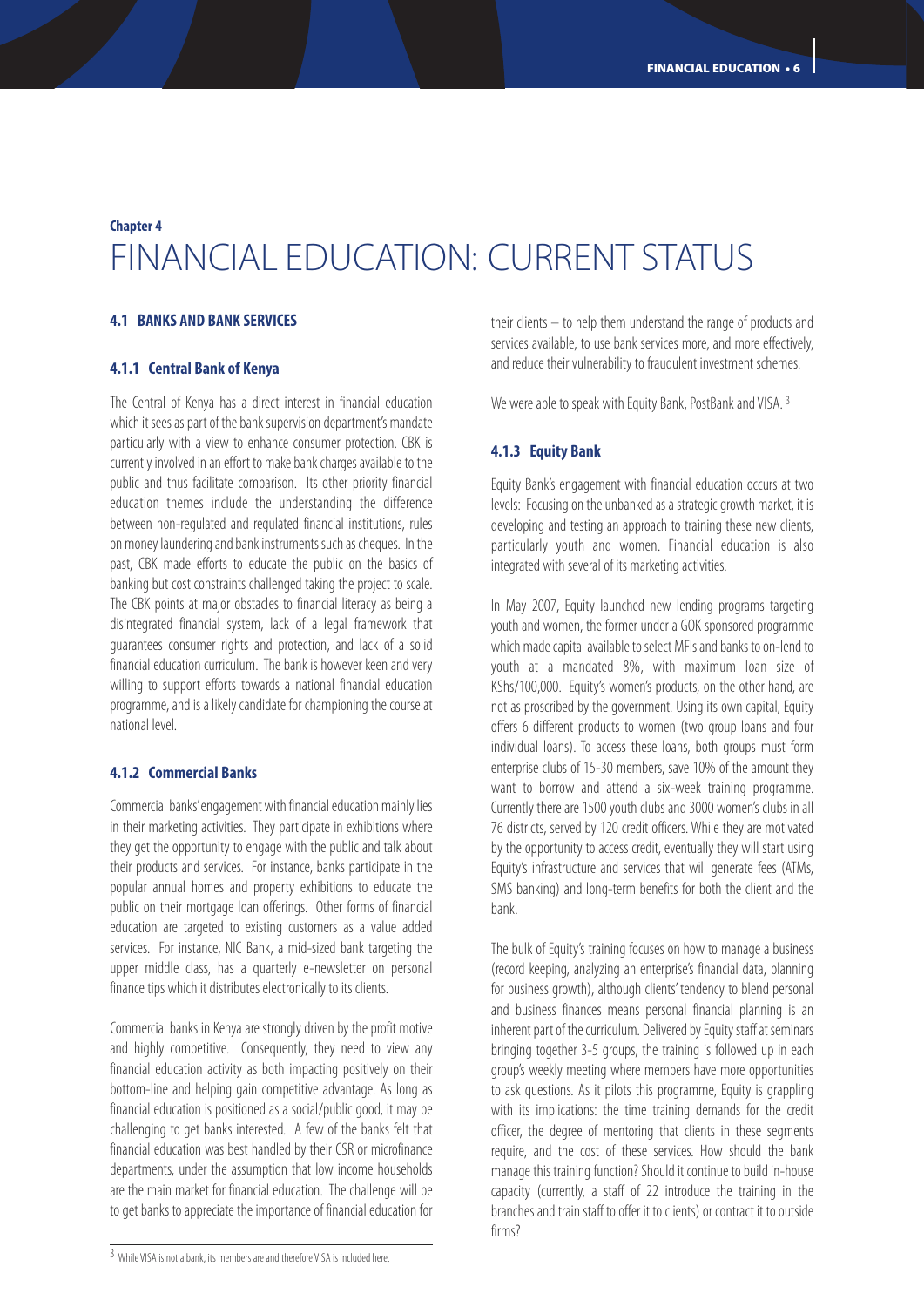Yet Equity is prepared to bear the cost of training because educating clients enables the bank to:

- Expose clients to the range of Equity Bank products
- Advise clients on the best choice of products
- Educate clients about financial issues outside the banking hall

Outside this relatively new effort to reach women and youth, Equity also offers financial education through some of its marketing and corporate social responsibility initiatives. Examples include:

- Public meetings to build financial literacy;
- TV and radio talk shows (For this significant investment, Equity prefers radio);
- Financial literacy road shows featuring popular artists and comedians, coupled with Equity tents where the public can get individual consultations with bank staff about financial products and investment opportunities
- Exhibits at agricultural fairs
- School-based drama presentations written and performed by students on financial themes that are performed in interschool competitions.

#### **4.1.4 Kenya Post Office Savings Bank (PostBank)**

Wholly owned by the Government of Kenya, PostBank is a slightly different kind of bank with a mission to serve social/public interest. The bank offers a wide range of savings products and is currently involved in financial education through the Student In Free Enterprise (SIFE).4 Kenya programme. With this programme, PostBank educates the youth in universities countrywide on the importance and modalities of saving as well as the savings products offered by the bank. This way, the bank fulfills both social and marketing goals: it educates for behavior change and promotes its savings products.

In partnership with the Kenya Institute of Education-KIE (the national curriculum development and research centre) and the Kenya Broadcasting Corporation-KBC (the national radio station with the widest outreach), PostBank is also developing a school radio broadcast programme on financial education. This programme will target both teachers and students and will have the same dual objectives as the SIFE programme described above. The programme will be aired every school term for a whole year.

#### **4.1.5 VISA**

Visa International launched a financial literacy programme in Kenya in February 2007 as part of their global financial literacy

programme. Its purpose is to help consumers -- banked, underbanked and unbanked -- learn to handle their finances, as well as understand the benefits and responsibilities that come with having a bank account. VISA uses a road show to communicate these messages. Last year, road shows were held in major towns in public areas with high foot traffic, and attracted large crowds. They ended with questions and answers sessions, where the public was given the opportunity to both ask and answer and in the process, won give-away items. Additional financial education initiatives planned for this year include financial education seminars through youth and business associations and opinion pieces and cartoon strips in the print media.

#### **4.2 MICROFINANCE INSTITUTIONS (MFIS)**

MFIs have a long relationship with training, and for most it is linked with the credit methodology they use. The majority have a standard programme to orient clients to their loan policies and procedures. For those making group loans, an important focus of this training is group formation and dynamics, plus getting and managing a loan. MFI credit officers are, in most cases, the trainers, delivering what is largely a standardized package. While the group structure with its regular (often weekly) meeting can be seen as a ready-made channel for client education beyond the programme orientation, most MFIs use it as such only on an ad hoc basis.

In fact, several factors mitigate against developing this opportunity. The cost of training is a significant barrier, especially if it is to be paid for out of operational revenues. Second, in order to control the opportunity cost of borrowing that their clients have to bear, many MFIs have set a one hour time limit on group meetings. Managing the loan process, including collecting loan repayments, is the main purpose for these meetings that must be met before time can be allocated to other business. Finally, credit officers are trained to manage loans, not provide training.

That said, several MFIs stand out for their commitment to training. They include KWFT, Faulu and Jamii Bora.

#### **4.2.1 KWFT**

KWFT organizes annual training events for its clients based on needs assessments. For the most part, these are seminars to which KWFT invites relevant speakers. KWFT views these seminars both as part of its corporate social responsibility and as a way to add value to its services. It pays for venue and food, but the speakers do not charge a fee because they are given an opportunity to promote their products. The risk here is that the speakers may be biased towards their products and may not educate on matters related to making prudent choices in financial services.

4 SIFE is an international organization that mobilizes university students around the world to make a difference in their communities while developing the skills to become socially responsible business leaders.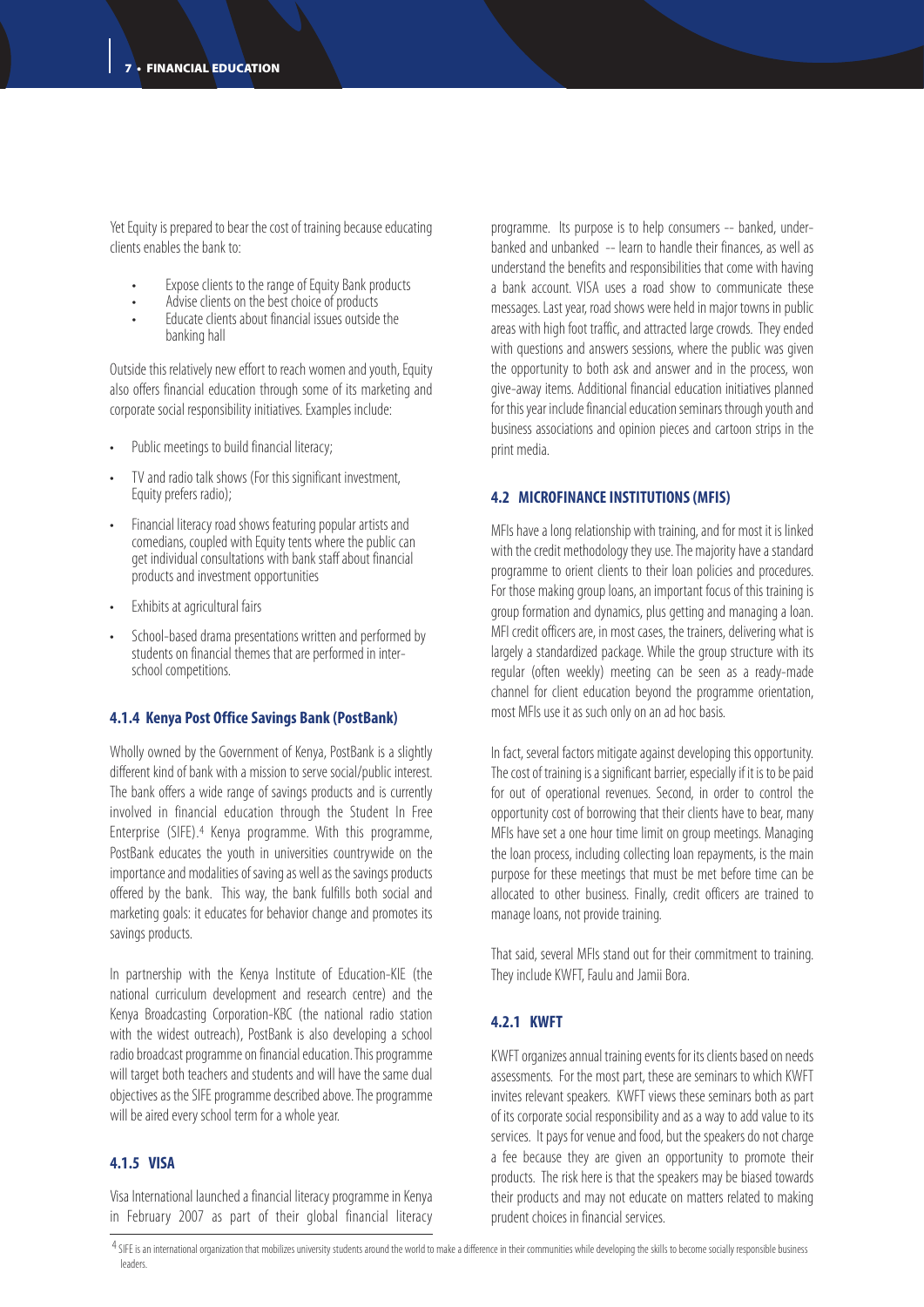#### **4.2.2 Faulu**

Faulu has a client education curriculum known as the 'Masomo Series' which is mostly focused on basic business management skills. Faulu also has an arrangement with JKUAT which provides training to its clients on selected business topics at a fee. Occasionally, Faulu will include topics on financial education through its client open days which are conducted by individual branches. One of the branches has organized an information seminar to be held on May 23rd 2008, in which representatives from the Nairobi Stock Exchange will speak about investing in stocks/shares. The seminar will be attended by 200 clients and 200 non-clients and will be fully catered for by Faulu. Faulu does this as part of its corporate social responsibility.

#### **4.2.2 Jamii Bora**

Notable for its size (180,000 members nationwide), plethora of programs (microfinance, housing, insurance, utilities, sobriety, etc.) and diversity of loan products (micro, business, health insurance, school fee, housing, water, etc.), Jamii Bora is also highly committed to client training. Its business academy, enrolling most borrowers, offers three modules: general business management, leadership and home economy (nutrition, sanitation, family cooperation). Jamii Bora staff are the trainers for this series that usually requires eight weeks to complete (once per week for 4 hours). Clients pay a fee of 500 shillings for the series.

Because its training is offered independently from the loan application, disbursement and collection, Jamii Bora does not face the same time constraints of other MFIs. It recognizes the need to regularly revise and improve the curriculum. It has experimented with interactive radio instruction, a method that uses a taped programme in conjunction with discussion groups, and has recently purchased airtime on Pamoja radio station to disseminate educational content. Its pursuit of quality training using multiple delivery channels offer opportunities to incorporate financial literacy in its curriculum.

#### **4.3 SACCOs**

SACCO membership counts approximately three million Kenyans who typically share bonds of farming or employment; an estimated 12% of the population save with SACCOs while 3.9% borrow from them.5 This represents a significant market for financial education, and indeed one organization, The Swedish Cooperative Centre (SCC) has made delivering financial education to SACCO members a primary goal.

SCC pursues three programme strands: agricultural development and food security; housing; and financial services. It supports member based cooperative financial services at three levels:

- Macro (policy advocacy),
- Meso (strategic planning and operations of apex organizations) and
- Micro (organizational and leadership development, training capacity)

The Senior Programme Officer for Financial Services within SCC, Charles Mutua, has made financial education the centrepiece of SCC's vision for building SACCO capacity. Mutua envisions that SCC programs in agricultural and business development will foster clients' movement from food security to sale of crop surpluses to investment. SACCO members will need to know how to manage their new wealth. Mutua's many years of experience in microfinance have further convinced him that clients need financial education. He has witnessed many clients climb the loan ladder to nowhere – and crash. Financial service providers' costs rise as they incur the expenses of chasing defaulters who are often defaulting because they take larger loans than they can afford.

SCC has recently completed and published its first financial education curriculum for SACCO clients entitled "Financial Literacy for Wealth Creation". The curriculum is based on SCC's 'study circle' methodology (for which there are many other modules related to agricultural production). Mutua is also looking at how to use the Global Financial Education Programme curriculum as well and has visions of, over time, introducing financial education curriculum to all SACCOs (which are in turn responsible for launching study circles).

#### **4.4 INFORMAL FINANCIAL SERVICES: FSAS, VSLAs, ASCAs**

The recent interest in and expansion of Village Savings and Loan Associations (VSLAs) presents a concrete opportunity to deliver financial education in rural areas. Given the tendency of these grassroots organizations to replicate rapidly, they offer a potent delivery platform for financial education. Two organizations in Kenya, Swiss Contact and SCC, have already invested in this goal.

Both organizations have initiated VSLA programs in Kenya. Through its Lake Victoria Development Programme, SCC has fostered the emergence of VSLAs in East Africa that now count 10,000 members, 3,000 of whom are in Kenya. Swiss Contact initiated a VSLA programme in Kisumu (via a contract with CARE Kenya) named "Muvuno" that currently has 16 groups. Swiss Contact has decided

<sup>5</sup>Johnson, Susan and Max Nino-Aarazua, "Financial Exclusion in Kenya: an analysis of financial service use", Centre for Development Studies, August 2007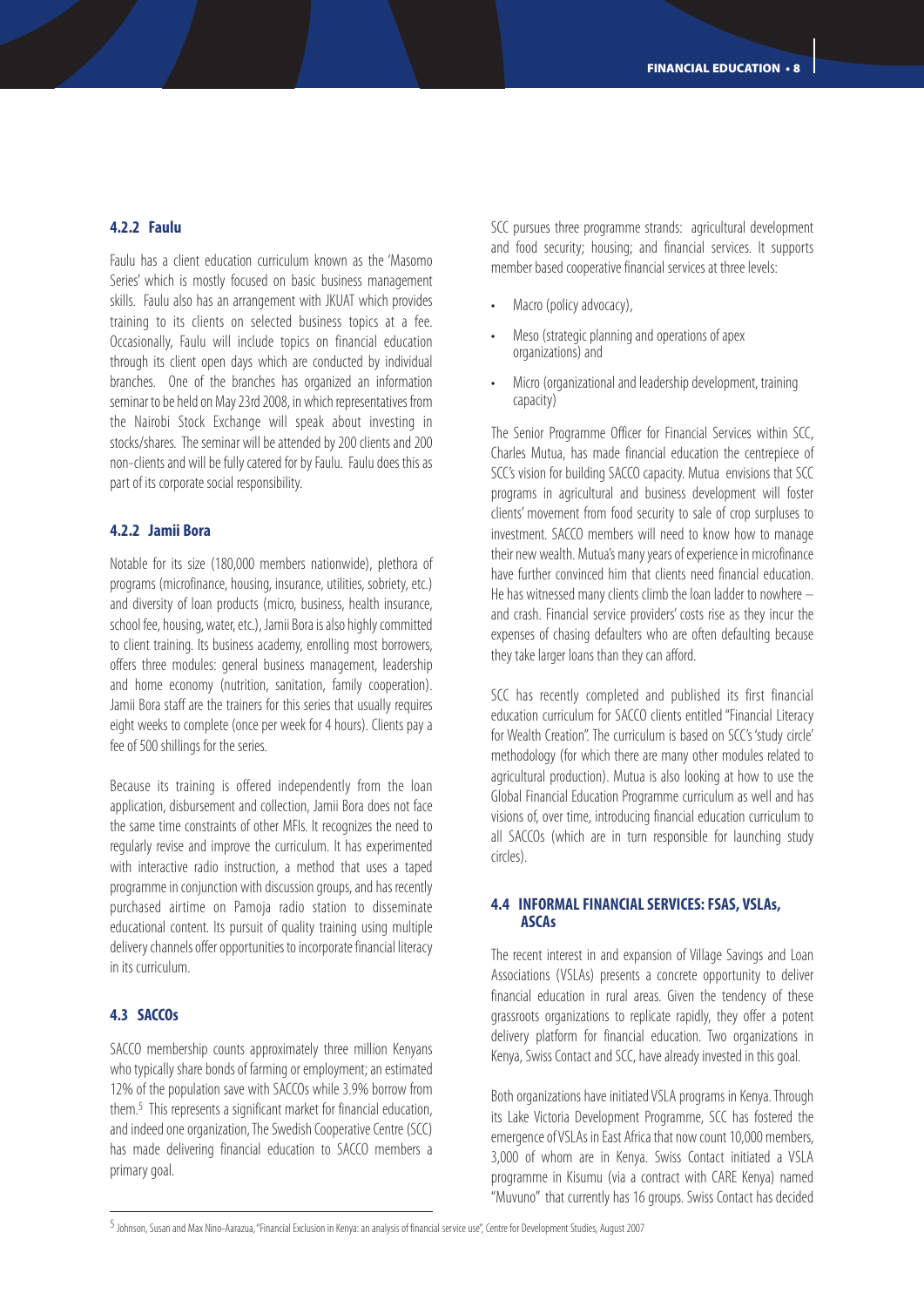to use these savings and loan groups as a platform for financial education. The priority topics are:

- Savings (the value of savings, how to save)
- Debt management (when to borrow, how much to borrow, how to use credit to create wealth)
- Understanding financial services (How to choose a financial institution, benefit from bank services; empower clients to enter into contracts with service providers).

Swiss Contact has incorporated financial education into its VSLA outreach campaign, its 5-day start-up training and its monthly VSLA meetings. To date, the curriculum has been somewhat informal and ad hoc. However, it plans to expand this programme using community based trainers (CBTs) who will replicate the VSLA model among neighbouring communities and serve as the trainers for financial education. For this model to work, CBTs will need to learn a good financial education curriculum that they can teach with confidence. They will also need regular support and supervision to maintain the quality of both the VSLA replications and the training they deliver.

#### **4.5 INVESTMENT HOUSES**

Kenyans are very interested in investment, particularly in the stock market. A wide range of Kenyans, from business owners and salaried workers in the urban areas to farmers in the rural areas, invest in the stock market. From 2002 to 2007, the main NSE index rose 787% in dollar terms, according to Standard & Poor's, the investment research firm, making it one of the world's bestperforming markets.6

The Nairobi Stock Exchange, individual brokerage firms and investment banks play an important role in educating the public about investment in stocks.

#### **4.5.1 Nairobi Stock Exchange (NSE)**

The NSE educates the public about investing in stocks/shares as one of its core responsibilities. It holds seminars at its premises on request for institutions, investment groups and schools. It distributes a publication and key staff make public presentations upon invitation. While these efforts are commendable, cost constraints limit outreach to and impact with a wider population.

#### **4.5.2 Stockbrokers and Investment Banks**

Various stockbrokers and investment banks directly educate their clients about investing in stocks. This is mainly done with new customers who wish to begin engaging in the stock markets. Faida Investment Bank has stepped up its education and taken it to the general public. Faida is currently running a series of short 5-10 minute TV sessions on two local TV stations on 'stock investment tips'. The sessions are reaching a large audience since they are aired during the evening business news, a time when many people are at home watching TV and specifically news. Faida also features various articles on financial literacy on its website.

#### **4.5.3 Kenya Association of Investment Groups (KAIG)**

KAIG was established to provide an appropriate forum for the hundreds of investment groups all over Kenya to collaborate towards the achievement of several objectives, one of which is investor education. Through quarterly investment talks and seminars, KAIG uses its network of experts in various fields of investment to provide group investor education for its members.

#### **4.6 MASS MEDIA CHANNELS**

Distinct from financial service institutions, financial education is being disseminated in Kenya through traditional mass media including TV, radio and newspapers. For example, on Thursdays, The Nation publishes a supplement dedicated to managing money.

Efforts to use TV and radio for a range of development messages offer relevant models, and even specific significant opportunities for financial education.

#### **4.6.1 Radio**

Once dominated by a handful of national radio stations, Kenyan radio has been transformed by the proliferation of FM stations broadcasting in the vernacular. Over 72 FM stations present both opportunities and barriers to mass dissemination of financial education. On the one hand, radio programs can be tailored to specific audiences, increasing the relevance and value of programme content. For example, agricultural programs prepared by FIT Resources are tailored to each region, varying with the dominant crops of each station's catchment area. Of four weekly programs, one in Kalenjin is about maize, one in Kikuyu targets dairy farmers, one in Kamba targets horticulture and the programme targeting Coast province concentrates on fishing and fruit trees. Yet, the popularity of these vernacular broadcasts has resulted in a fragmentation of the market that makes it difficult to achieve national coverage with one programme.

 $6$  Rice, Xan, "Share Crazy: How Kenya fell in love with their stock market"The Guardian, February 06, 2007.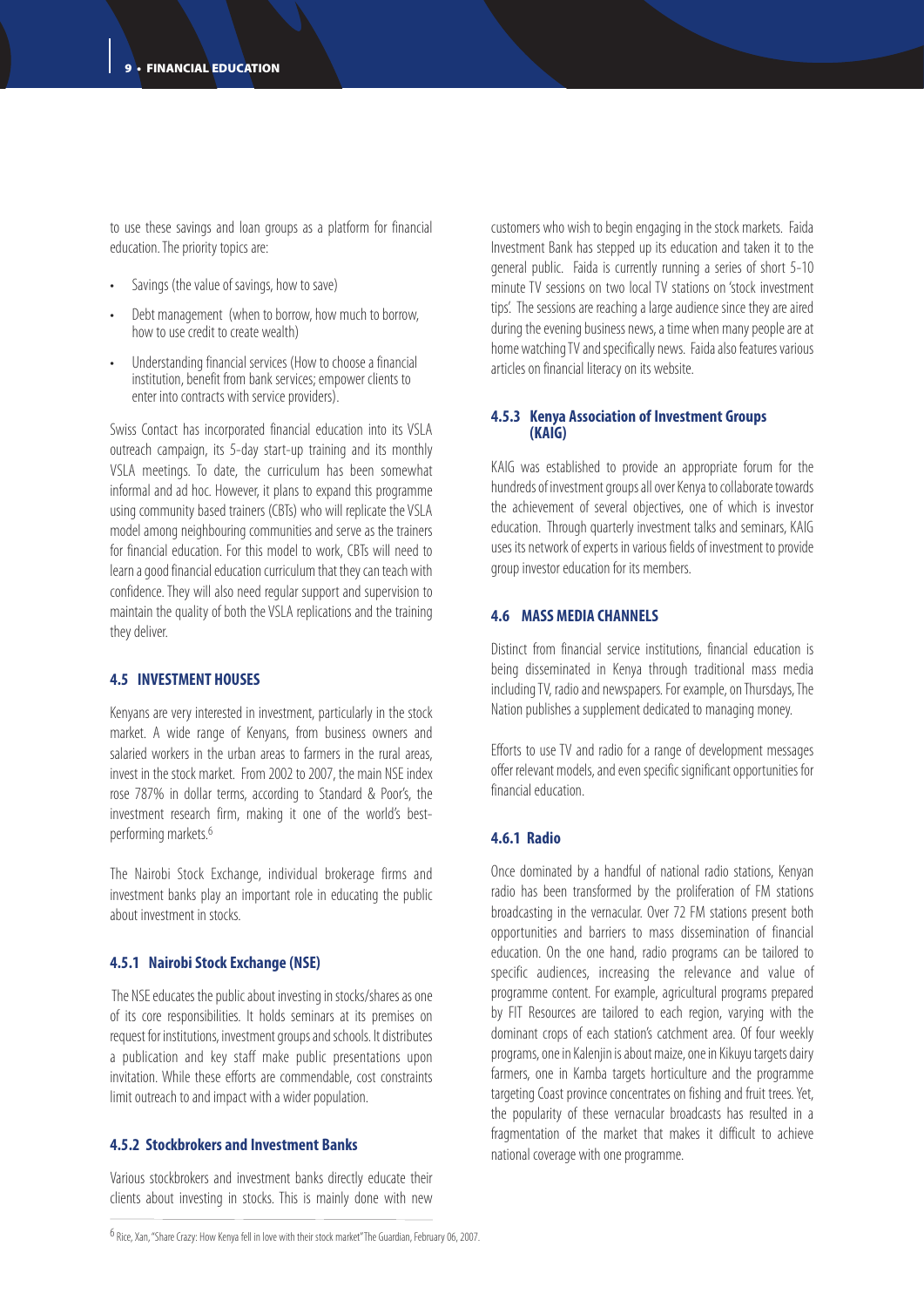#### **4.6.2 Television**

Television, too, is undergoing rapid change in Kenya brought on in part by the availability of inexpensive, battery operated TVs from China. In addition, there are only four TV stations competing for a national audience. Against this backdrop, one production company, Mediae, has developed a weekly drama serial that both entertains and educates. Over a 13-week series, the show's story line weaves together messages that might include health, education, governance, domestic violence and personal finance. At the end of the show, an actor invites anyone who wants more information about the show's content to send an SMS requesting a free brochure. Every week, this appeal yields 2,000-3,000 SMS messages and the producers maintain a data base now containing close to 50,000 entries that can be mined for impact purposes.

#### **4.6.3 Newspapers**

Both The Daily Nation and The Standard, leading newspapers in Kenya, have daily pull-out magazines dedicated to different themes. The Nation's Thursday magazine, entitled 'Money', contains articles and opinion pieces on personal finance. It also has a section on bank rates for their products and services to help people comparison shop. Similarly, on Mondays, The Standard's pull-out "Shillings & Sense" features articles on personal finance, financial planning and bank services.

#### **4.7 DELIVERY CHANNELS**

Another way of capturing and presenting the many different types of financial education activities we found is by delivery channel of which we identified three: Face-to-Face, Mass Media and Schoolbased. (See Table 2)

- The face to face channel includes all those activities that involve human interaction, promote discussion and provide opportunities for questions and answers. Group-based training is the most widely known of the activities in this channel, but it also includes discussion groups or manned exhibits that afford the public an opportunity to pick up information and/or ask questions. The principle advantage of this channel is the in depth study of the topic that it permits.
- The mass media channel incorporates both new and old communication technologies. Its strength lies in the ability to reach mass audiences, and includes radio, television and print.
- Finally the school-based channel targets the youth who are the future. If financial education could be incorporated into the national curriculum, this channel would embody the strengths of the other two – in depth learning by thousands of Kenyans.

Table 2 sorts the financial activities identified in the scoping exercise by delivery channel. The institutions listed in each channel are either already engaged in financial education in that channel or are interested starting something. The italicized entries are not actually current activities, but were proposed by respondents in the scoping exercise.

| <b>Client training</b><br>$-50$                                 | <b>TV Drama / Comedies</b><br>$\bullet$<br>- Mediae Co. (producers of "Makutano Junction") | • School Curriculum<br>- KIF                                                                             |
|-----------------------------------------------------------------|--------------------------------------------------------------------------------------------|----------------------------------------------------------------------------------------------------------|
| - Swiss Contact<br>- WOCCU<br>- Faulu<br>- KWFT                 | • TV Talk Shows / Call in shows<br>- Faida Investment Bank                                 | Savings / Investment Clubs / Associations<br>$\bullet$<br>- PostBank                                     |
| - Equity<br>- Population Council<br>- First Microfinance Agency | • Radio Talk Shows/Educational programs<br>- FIT/Mandala                                   | • Radio Broadcasts in Schools<br>- Post bank/KIF/KBC                                                     |
| Music/Dance/Drama (Road shows)<br>$\bullet$<br>$-VISA$          | • Interactive Radio Instruction<br>- Jamii Bora Trust/EDC                                  | Student generated dramas/performances on<br>$\bullet$<br>FE topics. Inter school competition<br>- Equity |
| - MPFSA<br>- Equity<br>- Faulu                                  | • Print materials<br>- Banks<br>$-CBK$                                                     | In school bank branch (open once a week)<br>$\bullet$                                                    |
| Exhibits at Ag.fairs / trade fairs/University<br>٠<br>- M-PFSA  | $-$ NSF<br>Campaigns (e.g. "Financial Literacy Month")<br>$\bullet$                        |                                                                                                          |
| - PostBank<br>- Banks<br>$-MF$                                  | - Bill boards<br>- Advertisements<br>- Special promotions                                  |                                                                                                          |
| - AMFI<br>• FE kiosks in trading centres open on weekly         | - Adverts on vehicles<br>• FE Videos in banking hall                                       |                                                                                                          |
| market days                                                     | <b>SMS Messaging</b><br>$\bullet$                                                          |                                                                                                          |

#### **Table 2:Financial Education Activity by Delivery Channel**

**Face-to-Face Mass Media** *Mass Media Mass Media Eormal Education (all levels)*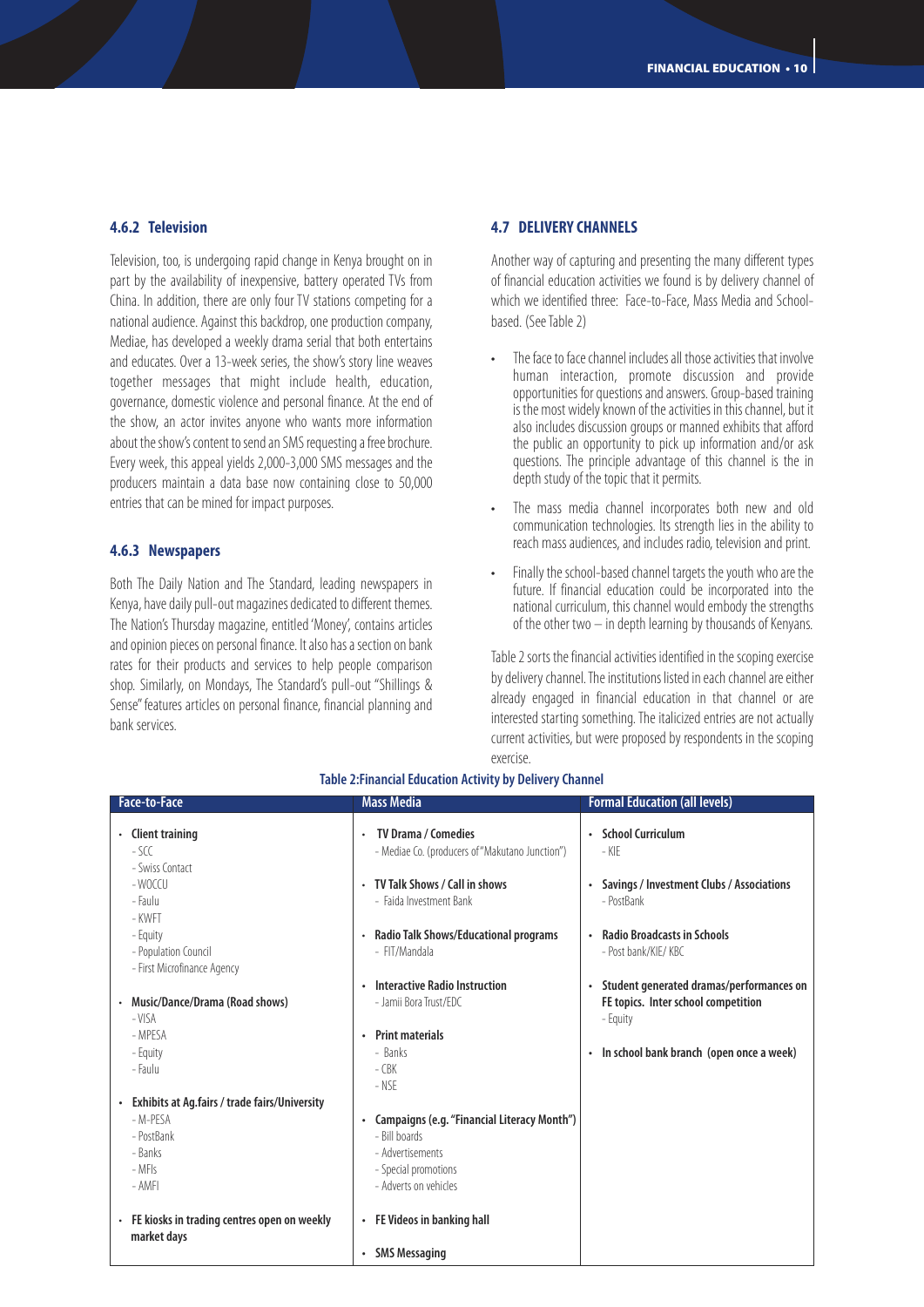## **Chapter 5** FINANCIAL EDUCATION IN KENYA: NATIONAL FRAMEWORK

To empower the population with financial literacy, financial education needs to be available at all socio-economic levels. A national programme, championing financial education in its many forms, is needed to reach this goal. FSD Kenya is interested in launching financial education with its aim being to contribute materially to a long-term vision of a more financially literate Kenya. The scoping exercise therefore had the dual task of identifying nascent interest in a concept relatively new to Kenya and of developing a framework for a national programme to move this concept forward. The framework we have begun to sketch is guided by a vision for the national programme that is delineated by specific objectives.

#### **5.1 OBJECTIVES**

#### **5.1.1 Improve financial management**

Low income households often function in a reactive mode, especially with respect to financial management. They live day to day, with little protection against the many risks that can cause significant financial burden and distress. A main objective of financial education is to give people the confidence, knowledge and skills that will enable them to become more pro-active about their financial management, to learn to budget carefully, save regularly and borrow wisely.

#### **5.1.2 Foster informed use of financial services**

This objective will be realized at different levels. The unbanked will learn that they can generally enhance their financial management if they use financial institutions, especially their safe savings services. Understanding the benefits of financial services will help them to select a provider. Those who are already banked will learn how to choose the financial services and products that best meet their needs.

#### **5.1.3 Consumer protection**

Consumers' rights and responsibilities vis a vis the financial services industry need to be both articulated and legislated. As Kenya's unbanked and Kenyan financial institutions meet in the marketplace, the potential for abuse requires acknowledgement and attention. As Kenyans increasingly seek out investment opportunities about which they may not be adequately informed, they need to learn how to recognize fraudulent actors. Realizing this objective will involve both education and advocacy.

#### **5.2 ACHIEVING THE OBJECTIVES: DELIVERY CHANNELS**

These objectives will be achieved through educational and legislative initiatives occurring at multiple levels to reach Kenyans across socio-economic groups. These initiatives are likely to occur in four arenas or 'channels', each with its own strengths and capacities to reach different market segments or address specific aspects of these three objectives. The channels for delivering financial education are nearly the same as those discussed in the earlier section IV. G , "Financial Education in Kenya: Current Status". The vision to create a financially literate Kenya will rely on the formal educational system, mass media and face-to-face interactions sponsored by the financial sector itself. We envision that the latter will expand its outreach by partnering with other civil society organizations to provide financial education to their constituencies. The fourth channel is different in that it does not directly involve the delivery of financial education, but rather, the legal mandates that will enable and enhance delivery. It is occupied by the government with its ability to legislate consumer protection through financial education and regulation of the financial industry.

#### **5.2 .1 The education system**

Schools obviously reach millions of students who represent the future. In societies with minimal exposure to the basics of financial management, parents often do not the knowledge or skills to pass on to their children. By incorporating financial education into the national school curriculum, children will learn these basic concepts before they develop behaviours that need to be changed. The Global Financial Education Programme has also found that once taught, young people teach their parents. Changing the national curriculum is likely a long-term goal. In the short-term, however, financial educators can reach youth in formal schools at all levels through extracurricular activities such as savings clubs, in-school bank branches, and 'infotainment' shows featuring music, drama, and comedy about financial behaviour. The impact of these activities on those who participate can support advocacy efforts with respect to upgrading the national curriculum.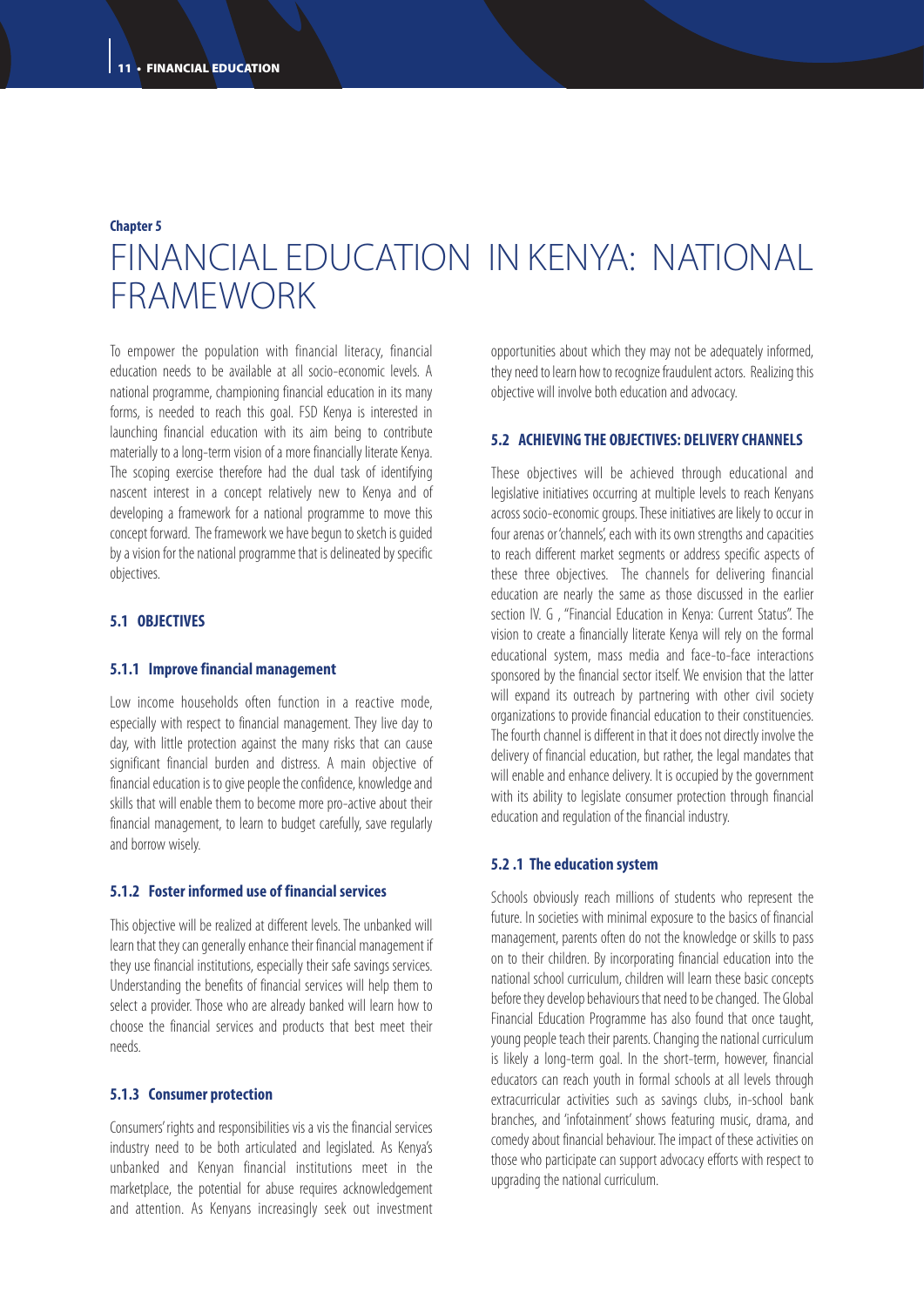#### **5.2.2 Mass media**

Mass media also offers the advantage of scale. The diversity of forms offers the potential to serve multiple objectives, from raising awareness to imparting specific content, and to reach a broad range of socio-economic groups. National campaigns harness all forms of media. Radio and TV programs can simultaneously entertain listeners and viewers and impart knowledge about specific issues. Print media can provide basic information about products (e.g. bank brochures), facilitate comparison shopping, and connect people to relevant resources.

#### **5.2.3 The financial sector**

In this channel, financial institutions reach out to their market  $$ both existing clients and future ones. They offer financial education both as part of their marketing efforts but also as good corporate citizens. They educate clients not only about their products, but also about how those products fit with various financial decisions clients may be facing. They provide information using a variety of media such as electronic messages, videos in banking halls and print materials; they train clients (or finance the client training) and sponsor/participate in national public awareness campaigns to promote wise financial behaviours. To extend training efforts beyond existing clients, financial institutions can also partner with other civic organizations to provide financial education to their constituencies. While the rational for the financial sector to assume a leadership role in financial education is obvious, the relevance of the content merits the participation of a broader spectrum of organizations to deliver training.

#### **5.2.4 The legislative agenda**

The 'action' in the three delivery channels can be facilitated by government policy and legislative mandates. Experience elsewhere points to the importance of legislation to open doors (See Annex 1 "Building a National Strategy for Financial Education in the U.S.: Progress to Date") build high level buy-in among relevant government bodies. The Ministry of Education will play a key role in incorporating financial education into the school curriculum; the Central Bank can lead banks to their role as financial educators; the government bodies responsible for distributing social welfare payments can incorporate financial education as part of the distribution mechanism they use; consumer protection laws can support the education of all parties on mutual roles and responsibilities with respect to financial service transactions. Finally, advocacy organizations can serve as the link between those who deliver and consume financial education and those who have the power to use legislative action to improve it.

#### **5.3 IMPLEMENTATION**

The framework for a national programme that incorporates the diversity of players and activities as described above includes a structure that is built on several assumptions:

- A national financial education programme must be the product of a public/private partnership between government, the corporate sector and civic organizations (NGOs, women's organizations, churches, schools, etc.).
- The two pillars (public and private) supporting this programme need to be linked by a coordinating body;
- Financial education needs a champion, an institution with enough credibility and influence to attract the interests of others;
- Actual work on the ground in the nuts and bolts of financial education (curriculum design and delivery, teacher training, public campaigns) is needed to inform, motivate and inspire the public/private participants in the partnership. Such pilot projects will 'feed' the programme from the bottom while the actors at the top create space for financial education in their respective spheres.

Figure 2 shows the two pillars of a public/private partnership linked by a financial education coordinating body. The public side includes ministries, regulatory agencies and the Central Bank. These are the 'macro' level players. Their commitment is key to bringing financial education to a national scale with budget and legislative support, inclusion in schools and mandates for the commercial financial sector. They will exercise significant influence on curriculum content, quality and impact monitoring.

The private side is constituted by two levels of players: At the 'meso' level, support organizations such as networks and professional associations of financial institutions(e.g. insurers, bankers, brokerage firms, etc.) support members to deliver financial education. They might produce public service announcements from their industry or materials to represent their industry in a national financial education campaign; sponsor school-based contests; help members develop their training capacity or advise them how to comply with government mandates regarding financial education.

At the retail or'micro'level, providers fund, design or deliver financial education for clients. A wide range of civic institutions is likely to facilitate the delivery of financial education to their constituencies. Participants at this level can achieve a presence in any or all of the delivery channels.

Linking these two pillars is an independent coordinating body that works both sides, promoting synergies between them. Workshop participants felt that this body must be neutral and independent to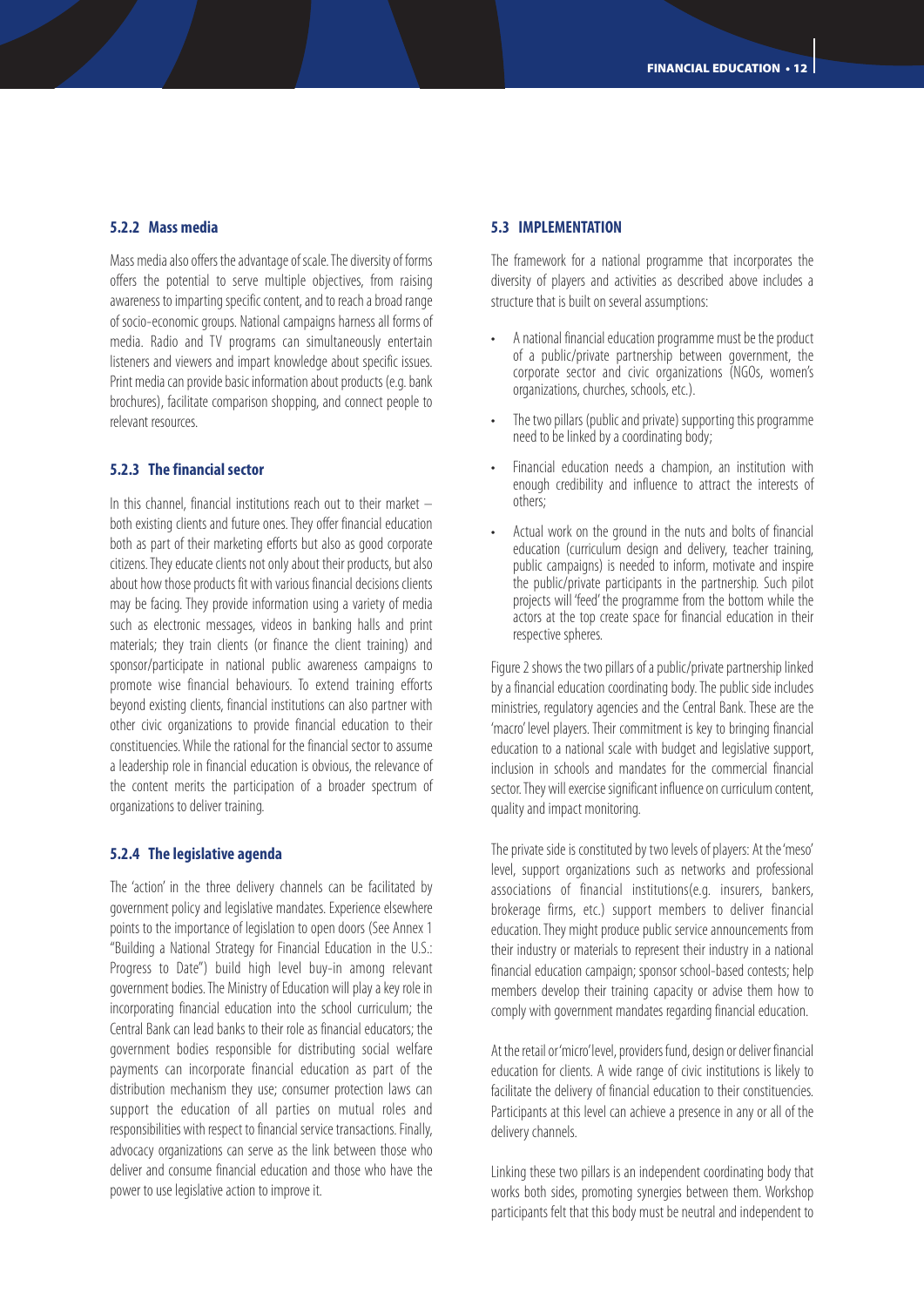ensure its credibility. It should be singular in focus, existing only to advance financial education. Its role is to:

- Cultivate a vision
- Raise money;
- Market financial education to stakeholders on both sides;
- Advocate for policies that advance consumer rights and responsibilities vis-a-vis financial services;
- Research, collect and manage financial education resources (e.g. curriculum, samples of mass communication ideas and efforts, FE legislation from other countries, etc.)
- Organize national financial education campaigns.

Still pending are details of setting up such a committee. When should it be constituted? Who should participate? What resources will it need to start?

The Financial Education Partnership (FEP) should be the project, the child of those who embrace financial education and have the energy to move it forward. These advocates will step forward to voluntarily organize the FEP. From the beginning, they will need to ensure that membership reflects both the private and public sides of the partnership. It will be helpful if at least one leading financial sector institution backs the partnership from the outset and thus opens the door for participation by those who might otherwise be unable to volunteer their time. At the other end of the spectrum, the Partnership should include those actually engaged in financial education with youth or farmers or MFI clients or women's associations to ensure representation of the end consumer.

#### **Figure 2: Public / Private Partnerships**

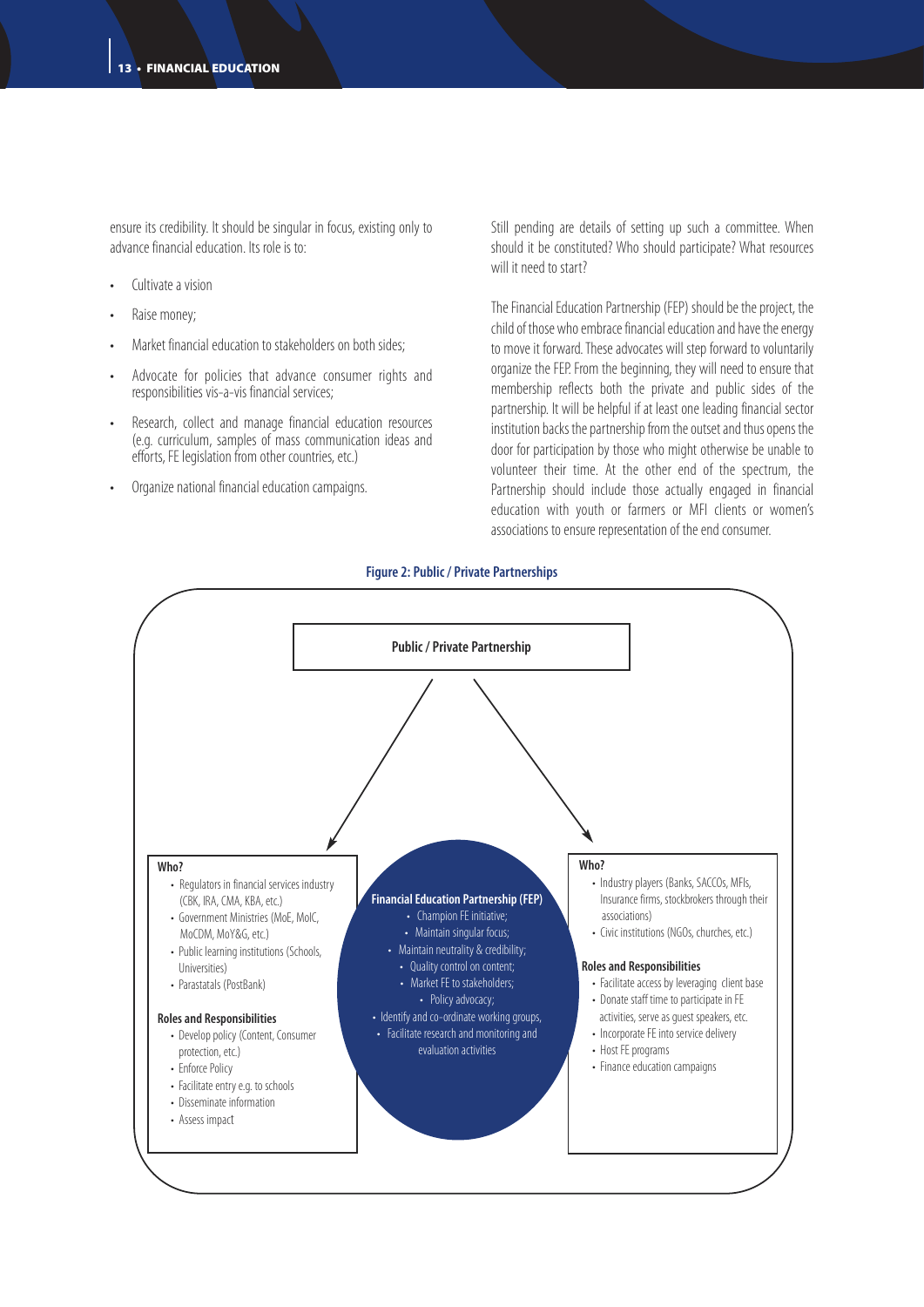The FEP will need a secretariat function. While the physical space can be donated by a member, funds will be needed to pay a person to staff the office. Much of this person's job initially will be to mobilize volunteers to carry out the tasks that the Board takes on. Given the broad reach of financial education, distinct working groups will emerge to tackle specific aspects of the programme – these might include curriculum, legislation, marketing, public campaigns, and outreach. The FEP coordinator will facilitate these working groups.

The timing of the FEP is open. One option is to proceed as soon as possible mobilizing the core group that already champions financial education. Assuming some delay inherent with volunteer commitments, it is better to start now. Alternatively, launching FEP could wait until several pilot financial education projects are up and running. These will generate some visibility for financial education that might help the FEP in its initial marketing efforts. We recommend the first option with the caution that the new body needs a Terms of Reference – a set of concrete tasks with which it can start its work, to avoid becoming simply a venue for endless discussion.

Early tasks for the FEP might include:

- Convening a practitioner dialogue among those implementing the pilot projects to share experience and insights.
- Convening a curriculum workshop to review and/or adapt existing curriculum to specific markets in Kenya.
- Sponsoring a training of trainers for those planning to use existing curriculum (e.g. that of the Global Financial Education Programme).
- Researching the models and/or pathways that other countries are pursuing to build a national financial education programme.

This framework tentatively outlines the objectives, activities and structure of a nascent financial education programme. In these early stages of building the programme, it will provide FSDK the means to assess the relevance of proposed pilot initiatives to the longer-term vision.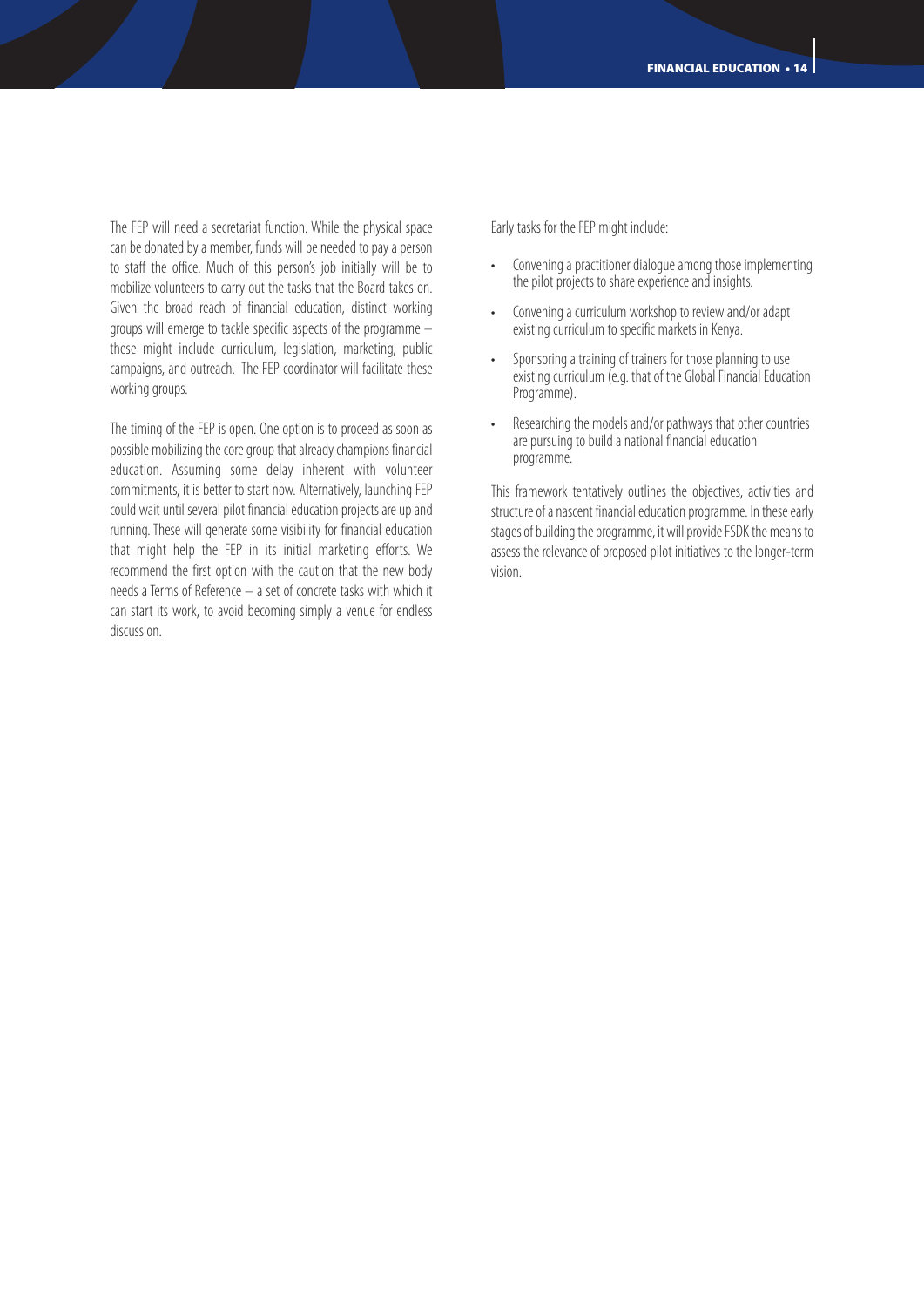### **Chapter 6** POTENTIAL PILOT PROJECTS

The scoping exercise included identifying pilot projects to test different approaches to financial education. The descriptions below are summaries of pilot projects that were proposed during the financial education meeting on May 9, 2008. Two were presented by organizations that intend to implement what they proposed; two were designed on the spot and represent the thinking of several people from different organizations; the fifth was submitted after the workshop. The five pilots cover the first three delivery channels.

#### **6.1 FINANCIAL EDUCATION VIA MEMBER-BASED ASSOCIATIONS**

*Target Market: Participants in the informal financial sector and the unbanked Delivery Channel: 3. The financial sector*

Both the Swedish Cooperative Centre and SwissContact East Africa have demonstrated a commitment to financial literacy in a number of their projects -- in particular the Village Savings and Lending Association (VSLA) microfinance model that both have recently adopted. This model was originally pioneered by CARE in Africa and has been widely replicated and/or adapted. As the one of the few

ways to create access to financial services for the very poor and isolated rural populations this model has the potential to be an excellent vehicle for providing financial literacy to the informal sector.

The proposed target group will be both users of informal financial services and the unbanked. Member-based groups form the 35% of Kenyans involved in informal financial activities such as ROSCAs and ASCAs.7 Due to the replicating nature of VSLAs, for example, it is anticipated that financial education offered to this target market could easily begin to reach the 38 percent of Kenyans totally excluded from the financial system.

Currently the VSLA training curricula for the two organisations contains important elements of financial education; these curricula will be reviewed and harmonized with a view to expanding their financial education content<sup>8</sup>. Although both organizations have training staff, they would want and need assistance from the Global Financial Education Programme (GFEP) to help select and refine a common curricula for each target group.

The core growth strategy for both organizations relies on replicating quality groups with community resources. Community-Based

Trainers (CBTs), quality group leaders, will mobilize and train new VSLA groups. (Prior experience indicates that the simplicity of the methodology allows for rapid replication.) In addition to organizing new VSLAs, the CBTs will assume responsibility for offering financial education that new groups will pay for. Donor funds would still be required for the training of Community-Based Trainers and the training and formation of initial groups.

#### **6.2 FINANCIAL EDUCATION VIA TV DRAMATIC SERIES**

*Target Market: Six million peri-urban and rural viewers of "Makutano Junction" Delivery Channel: 2.Mass media*

This programme will integrate financial education messages into the existing TV drama entitled "Makutano Junction" which provides entertainment and education to a large established audience of over 6 million viewers mainly in the peri urban and rural areas of Kenya. Donor funds are needed to'buy'/pay the production costs related to a set number of episodes that will feature a story line with financial literacy as the primary message. Numerous research tools will be used to determine the target audience, objectives for communicating with them and messages to convey. Qualitative research will rely on focus group discussions with various target markets, and informal interviews with both the banked and unbanked. Quantitative tools include data collected by TV show producers plus research on media use conducted by the Steadman Group.

This project benefits from an existing successful TV drama and the company producing it. While Mediae brings the full range of production expertise to the effort, it will need external expertise for two major tasks:

- 1. market research necessary to identify content
- 2. a financial education expert to work with the script writers to translate market research results into the show's story line and specific messages.

Two valuable tools can be used to assess the series' impact. First, an SMS system post programme broadcast invites viewers to send an SMS requesting more information about the show's content. All requests receive, by post, a printed colour brochure with more detailed educational content. The SMS requests are entered into a data base for follow-up research. Second, pre and post broadcast

7FinAccess Survey 20068

<sup>8</sup>Swisscontact's Mavuno Group Savings and Lending handbook provides further details of the curriculum used in training Swisscontact's VSLA groups) The Swedish Cooperative Centre has developed a separate curriculum for financial education based on study circle concept for adult learning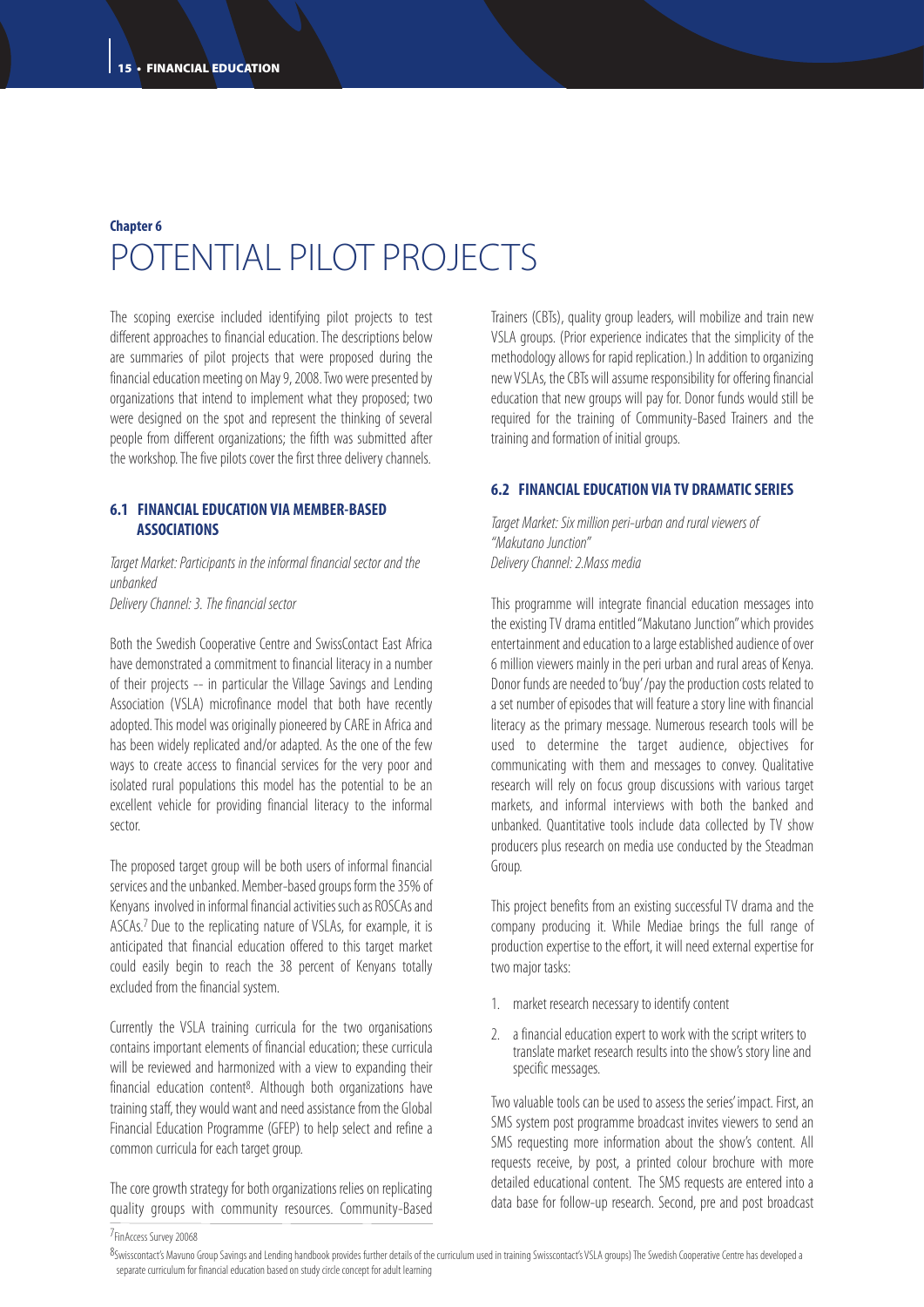surveys are used to identify changes in viewers' knowledge, attitudes and practices as well as identify areas that have been less effective; both will inform future series design and scripts.

Although "Makutano Junction" already reaches a mass audience in Kenya, it will expand its current audience as distribution extends through East Africa (via DSTV, GTV, etc.). In addition, the series footage can be used to produce shorter video clips for other outlets including: TV public service announcements, videos to be shown in banking halls, training videos, still images for comic strips published in the newspapers, and many more. To reach even further, the most successful materials could also be converted for radio broadcasts.

#### **6.3 FINANCIAL EDUCATION FOR MSMES**

*Target Market: MSMEs through initiatives and institutions targeting MSMEs*

*Delivery Channel: 3. The financial sector*

MSMEs are the engines to economic development on the road to poverty reduction and achieving Vision 2030. They are also a significant source of income for many Kenyans. As a result, there is already much effort invested in the development of this sector. The idea is to leverage these initiatives by integrating financial education as a key component. MFIs are a key service provider to this sector and hence would serve as an important channel for reaching them. Delivering financial education to MFI clients or possible clients can take a plethora of forms, including:

- Individual MFIs incorporate financial education into existing training programs that they offer clients in an 'integrated' model of credit delivery; training is delivered either by credit officers or distinct training staff.
- Individual MFIs contract with training institutions, training consultants or NGOs to deliver training to clients (a 'parallel' model).
- MFIs partner with their professional network (AMFI) to offer financial education to clients. For example, the network sponsors training of trainers events for MFIs and co-sponsors subsequent end-user training with one or more members.
- AMFI-sponsored 'microfinance days' around the country that give MFIs the opportunity to set up booths offering information and free consultation to potential clients. In addition to these exhibits, financial education training sessions and performances are held throughout the day. This strategy has proven effective at breaking down the perceived barriers to financial institutions. A participant at such an exhibit/fair in Uganda commented,. "I used to fear those armed security men at bank entryways, which is why I could only save in my local savings group or at home."
- AMFI collaborates with MFI members to hold "financial education roadshows" at matatu parks, community halls, and schools. AMFI develops the roadshow with an appropriate performance company; the local MFIs take responsibility for planning the events in each locality as well as follow up training and discussion groups.
- MFIs collaborate on delivering financial education via the media, through radio programming or public service announcements

The implementers (from interested MFIs, AMFI and training firms) would need training on financial education. Market research would determine both the gaps in financial literacy and the most effective approach to disseminating the relevant financial education messages to fill them. Existing curriculum (e.g. that of GFEP) could then be adapted to the Kenyan situation through consultation with practitioners in the Kenyan market. For instance, both the content and strategy would differ for micro-enterprises and SMEs.

Integrating financial education into the many public and private initiatives that interact directly with MSMEs is critical to ensure a wide outreach. To be self-sustaining, financial education will be fee-based. Therefore, it will be important to convince entrepreneurs that financial education has value. This calls for sub-projects that aim to develop this mind set through such activities as shared testimonials by the first generation of financial education graduates.

#### **6.4 FINANCIAL EDUCATION CLUBS FOR IN-SCHOOL YOUTH**

*Target Group/Market: Secondary school students (could also be University, Polytechnic or College) Delivery Channel: 1. The education sector*

To reach in-school youth, optional extracurricular clubs are proposed that leverage the weekly club time incorporated into the academic programme to deliver financial education curriculum to youth. The first term would be devoted to a core module lasting 12 to 14 weeks. Subsequent terms would be used to re-apply methodology to other individual or group goals, and prepare for regional and national competitions.

This curriculum has three goals:

- Empower youth through achievement of individual and collective dream/goal
- Build skills in financial budgeting and planning
- Build awareness about financial services for personal as well as career influences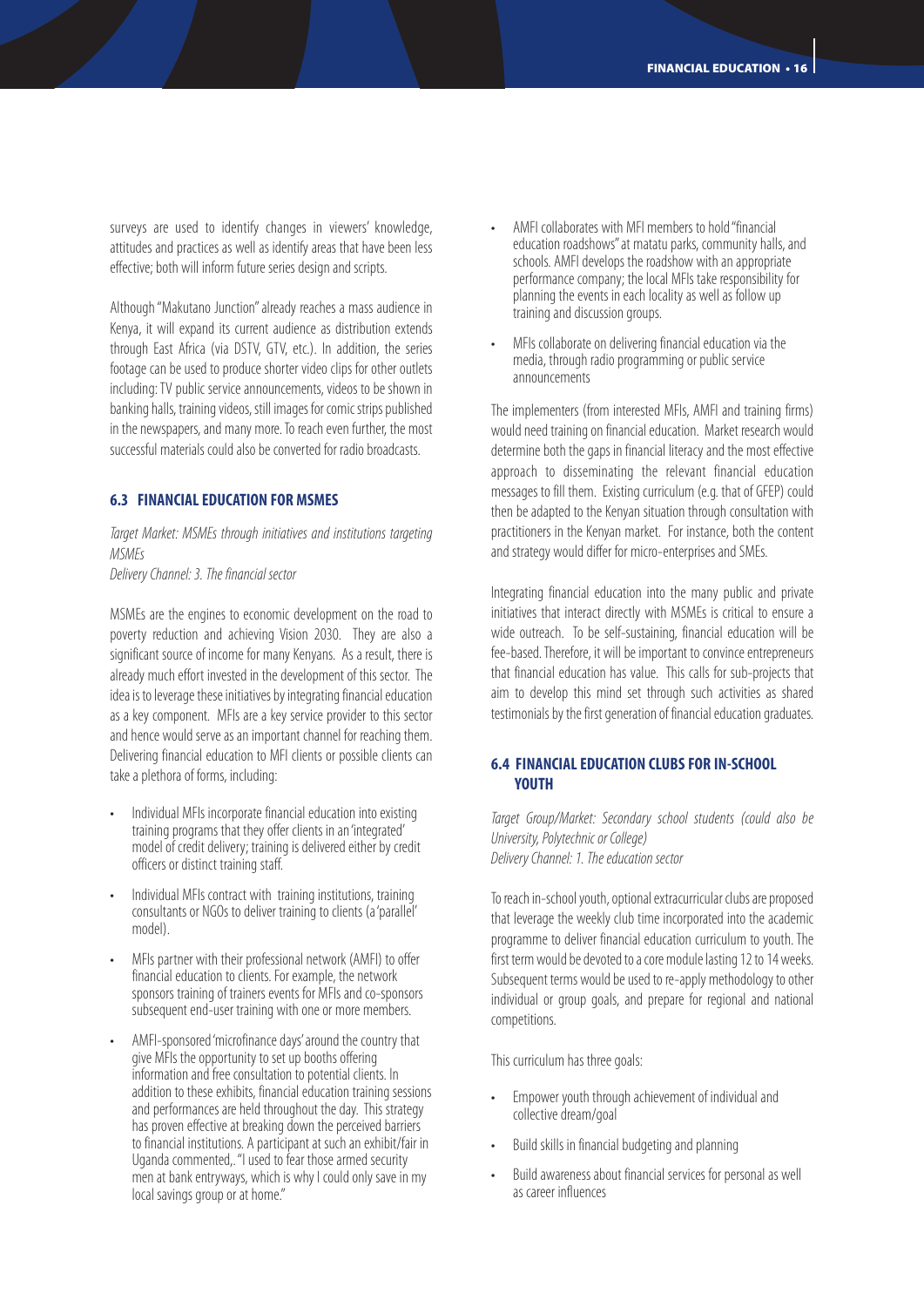The club, much like a chess, swim or debate club, would be very visible with incentives to participate, branding items such as pins or patches that increase name recognition and special projects that could form the basis of inter-school competitions. Regional and national competitions can bring status and funds, and could even build in social entrepreneurship angle

The resources required to build a network of clubs include facilitators (a teacher in each school or someone who covers multiple clubs on a rotating basis), a curriculum and the materials to support it such as guest speakers, equipment, field trips, and certificates.

This school-based club concept will truly achieve scale when it achieves national recognition and incorporation into the national curriculum. The curriculum is standardized and approved for academic credit. The Ministry of Education assumes responsibility for training club facilitators in schools across the nation and they are paid for their service. There is a national coordinator overseeing quality control, competitions, media coverage, sponsorship, and internship opportunities.

To realize this goal, the clubs need to build credibility and visibility through a solid curriculum with published trainers' guides and training of trainers programme, corporate sponsorships, financial awards for the competitions, media coverage of the competitions, 6nd internships for club members in the financial sector.

#### **6.5 FINANCIAL EDUCATION THROUGH EXPOSITIONS**

*Target Market: Various groups e.g. women associations, universities, civil servants, schools, investment groups*

The concept is to create a private entity named the Kenya Financial Education Centre (KFEC) whose sole aim is to promote financial education through training seminars and public exhibitions. The KFEC would organise exhibitions / open days targeting various

organized groups such as women associations, university students, public servants, schools, investment groups, and SACCO members. Key players in the financial services sector -- banks, insurance firms, SACCOs - would participate in these exhibitions, showing their products and services. The Central Bank and other government agencies would show case their role in the financial service sector. Donor agencies might feature innovative interventions. The funds raised from the participation of these institutions in the exhibitions are what would be used to sponsor financial education seminars making the initiative sustainable.

The KFEC would organize financial education seminars for a wide variety of civic groups, as well as sponsor school tournaments and competitions.

Initial support would be required to establish the KFEC Secretariat with a project champion whose role will be to set up the secretariat, co-ordinate stakeholder meetings, finalize model, market model to stake holders and obtain commitments. The KFEC would eventually cover its costs with exhibition income.

#### **6.6 CONCLUSION**

These five pilot projects provide an illustration of the types of actual financial education activities that will generate both experience to guide further strategy and enthusiasm among stakeholders to deepen their engagement. Such 'ground truthing' is needed to inform, motivate and inspire the public/private participants in the partnership. Pilot projects will inform the national programme as it develops; they will help the FEP identify what is most effective and where it should focus its attention. Because each of these pilots occurs within distinct delivery channels, each brings different advantages to a national programme. A summary of their strengths and weaknesses, provided in Table 3 below, may facilitate the assessment of how each can contribute to making Kenya financially literate.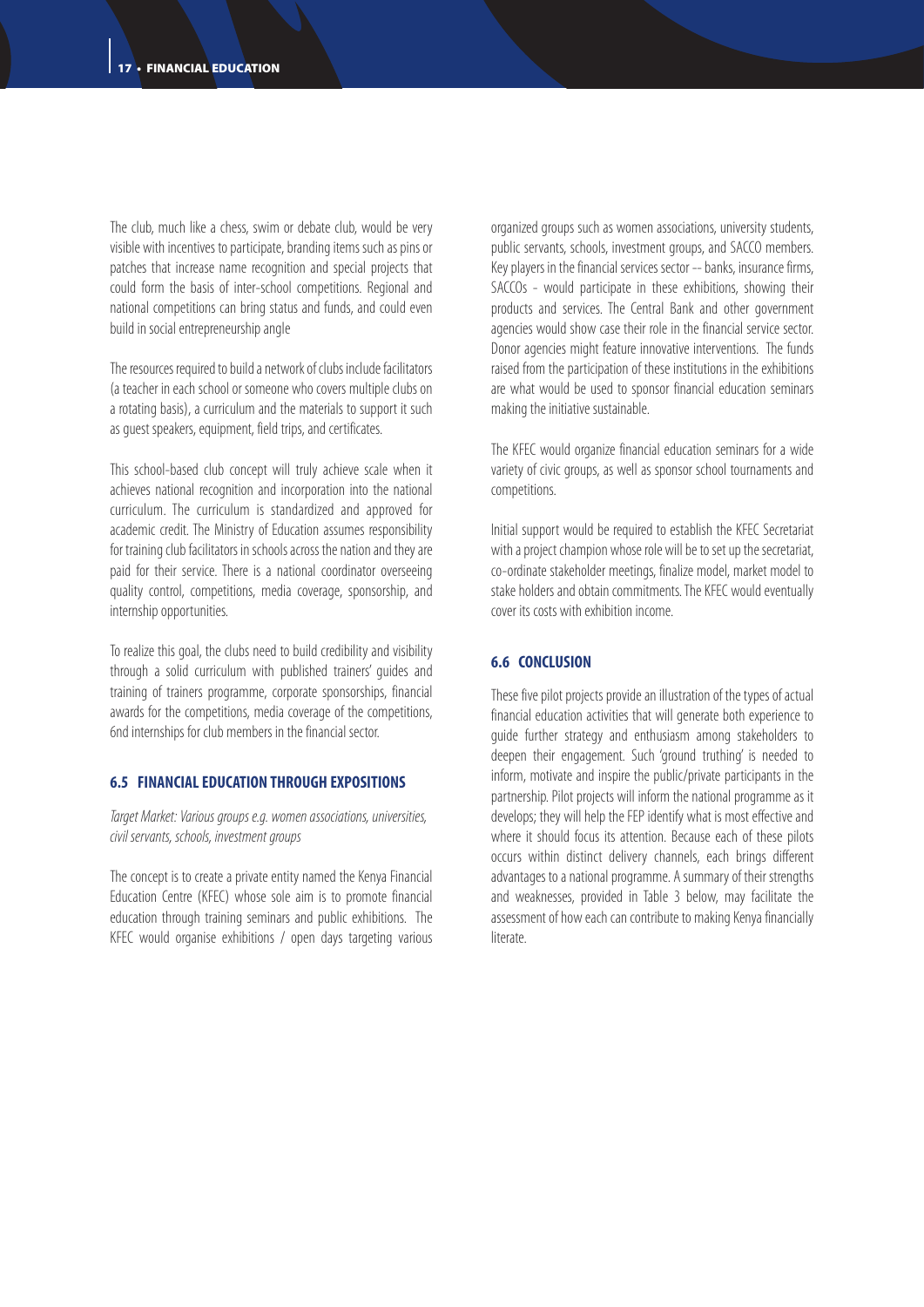| <b>Proposed Pilot Projects</b>                              | <b>Strengths</b>                                                                                                                                                                                                                                                                                                                                  | Weaknesses                                                                                                                                                                                                                                                                                            |  |
|-------------------------------------------------------------|---------------------------------------------------------------------------------------------------------------------------------------------------------------------------------------------------------------------------------------------------------------------------------------------------------------------------------------------------|-------------------------------------------------------------------------------------------------------------------------------------------------------------------------------------------------------------------------------------------------------------------------------------------------------|--|
| <b>Financial Education via member</b><br>based associations | • Capacity to reach thousands with existing<br>structure of VSLA groups;<br>• Potential to reach those using informal<br>financial services and their unbanked relatives<br>Eager learners: membership in financial<br>$\bullet$<br>association indicates interest in saving at least.<br>Build cadre of community-based FE trainers<br>$\bullet$ | Quality control of FE content and delivery will<br>be a challenge as the VSLA model self-<br>replicates<br>• Limited self-funding for FE training                                                                                                                                                     |  |
| <b>Financial Education via TV</b><br>dramatic series        | Capacity to reach millions of viewers via<br>existing popular TV programme<br>• Ease of using this media form: production<br>company in place; programme already<br>launched<br>• Ability to build a data base of viewers for<br>follow-up impact assessment                                                                                      | FE content is limited; cannot go in depth<br>• TV is expensive medium; must question how<br>long a donor can support the FE episodes.<br>Ouestions about the extent to which TV reaches<br>rural and low income populations                                                                           |  |
| <b>Financial Education for MSMEs</b>                        | • Direct contact with clients is most effective<br>way to train for behaviour change<br>• Can have in depth exploration of FE topics<br>Engages a variety of players (both<br>institutional and consumer) in building<br>positive change                                                                                                          | • FE content may be compromised by<br>competition between MFIs<br>Funding training is a challenge for MFIs<br>MFIs choosing to deliver FE themselves will<br>make big investment to develop their training<br>capacity.                                                                               |  |
| <b>Financial Education clubs for in-school</b><br>youth     | Reaches the target group while young<br>enough to learn wise money mgt. before<br>bad habits set in.<br>• Potential to bring FE into millions of homes<br>with school aged children<br>• Offers excellent opportunities for corporate<br>sponsorship<br>Increases visibility of FE                                                                | Competition with students' other extracurricular<br>activities<br>Potential resistance of school administrators<br>Building the volume of clubs needed to hold<br>regional competitions, attract media coverage<br>etc. and achieve the visibility to influence<br>education officials will take time |  |
| <b>Financial Education through</b><br><b>Expositions</b>    | • A body dedicated to FE will make things<br>happen.<br>• A professional centre for research, curriculum<br>design, TOTs, and other product development<br>can ensures quality.                                                                                                                                                                   | Needs visible support of influential institution<br>Needs significant initial funding<br>Potential for political influence over process;<br>competition for control among stakeholders.                                                                                                               |  |

#### **Table 3: Financial Education Pilot Projects Proposed in May 2008**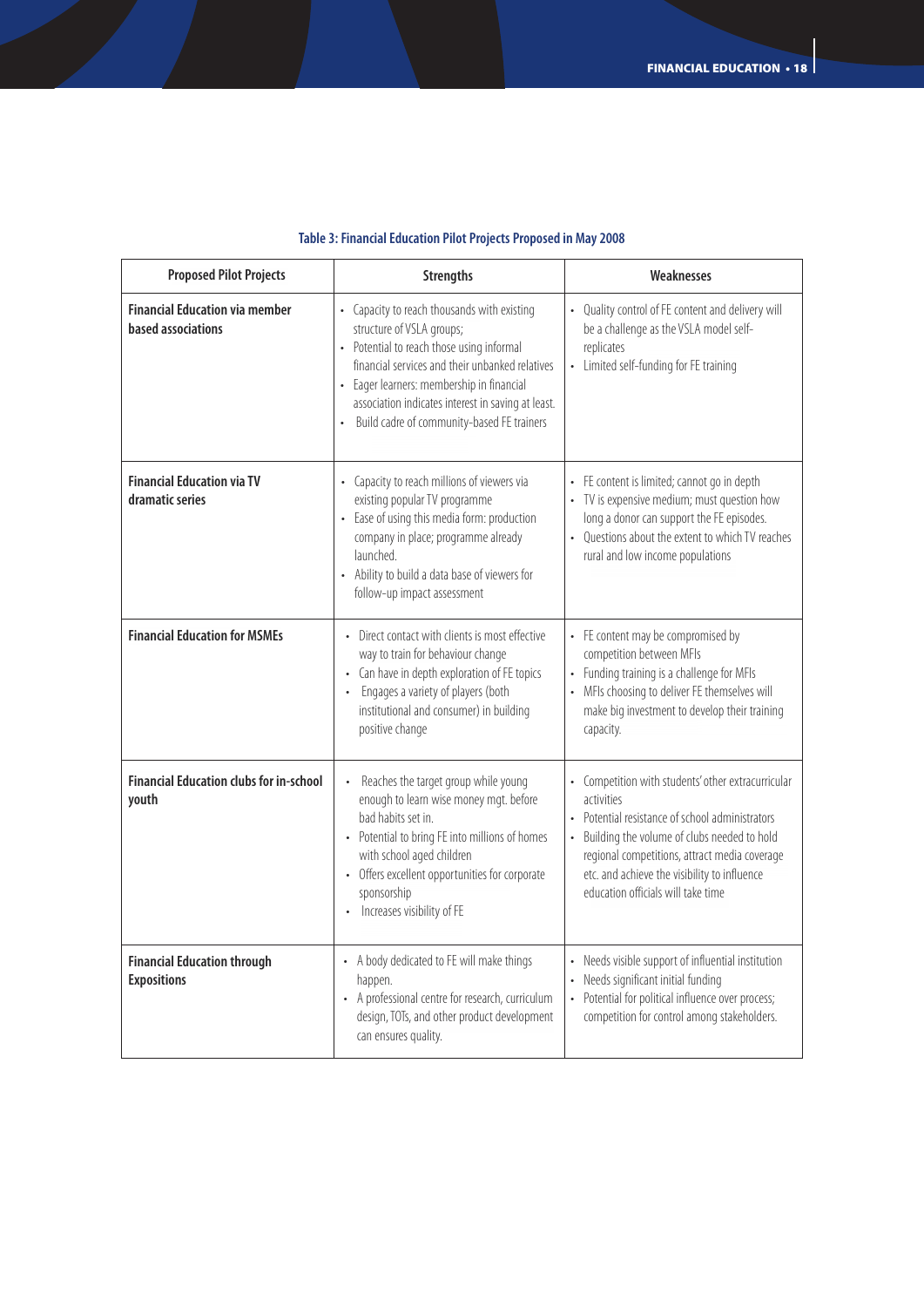#### **Annex 1**

## BUILDING A NATIONAL STRATEGY FOR FINANCIAL EDUCATION IN THE US: PROGRESS TO DATE

The Financial Literacy and Education Commission was established by Title V of the Fair and Accurate Credit Transaction Act (FACT Act) in 2003, with the purpose of improving financial literacy in the United States, including bringing those who are currently "unbanked" into the financial mainstream. Title V called for the creation of a curriculum for all Americans and the development of a National Strategy to improve financial literacy. The National Strategy incorporated a variety of viewpoints by seeking public comment from private citizens, non-profit groups, academia, and government organizations. The Commission then conducted six sector-specific public meetings to provide further information and comments. Finally, a working group consisting of the 13 Commission agencies met between June 2004 and June 2005 to provide input into the drafting of the Strategy. This approach ensured high-level buy-in and sought to identify financial education champions. The final Strategy engages federal, state, and local governments, private forprofit organizations and non-profit organizations. The National Strategy addresses financial literacy issues, challenges, and calls to action related to savings, credit, and consumer protection, including financial education in the schools, increased academic research and evaluation of financial education programs.

As part of the requirements of Title V of the FACT Act, the Financial Literacy and Education Commission created a website, www.mymoney.gov, to provide information about federal financial literacy programs, and provide a single entry point to publications and materials promoting financial literacy. It also created a toll-free hotline, 1-888-mymoney. In addition, it has created a public service announcement on savings, and conducted the following:

- meetings that highlight successes in advancing homeownership;
- regional conferences to share best practices regarding banking of the unbanked
- roundtables to discuss the financial education topics of special concern to specific communities;
- a summit focused on the integration of financial education into the core school curriculum; and
- an international summit on financial education, held in May 2008.

The Commission has promoted MoneySmart, the financial literacy curriculum designed by the Federal Deposit Insurance Corporation (FDIC). The goal of MoneySmart is to attract the unbanked into the formal banking system. The curriculum has ten modules: Bank on It (banking basics), Borrowing Basics (using credit), Check it Out (checking accounts), Money Matters (keeping track of your money), Pay Yourself First (savings options), Keep it Safe (consumer rights), To Your Credit (credit history), Charge it Right (credit card responsibility), Loan to Own (understanding loans), and Your Own Home (steps to buying a house). The FDIC's regional offices have established about a dozen model sites throughout the US, which are structured and sustainable financial education programs that use the MoneySmart curriculum. These programs collaborate with a variety of organizations including non-profit community based organizations, churches, banks, private sector companies, and government agencies to mount financial education programs with their constituencies. In addition, they have a diverse range of goals, including providing assistance, training and counselling to migrants and the low-income population in the following areas:

- homeownership
- tax preparation
- employment readiness
- life skills
- financial education

In January 2008, President George W. Bush created the President's Advisory Council on Financial Literacy, with the purpose of assisting Americans in understanding and addressing financial matters. The Council was organized to work with both the public and private sectors to help increase financial education efforts both for youth and adults, to increase access to financial services, to establish measures and conduct research regarding national financial literacy. In spring 2008, the Council established the National Financial Literacy Challenge—a 35 question test for high school students. Students scoring in the top 25th percentile will earn a certificate of recognition from the U.S. Department of the Treasury.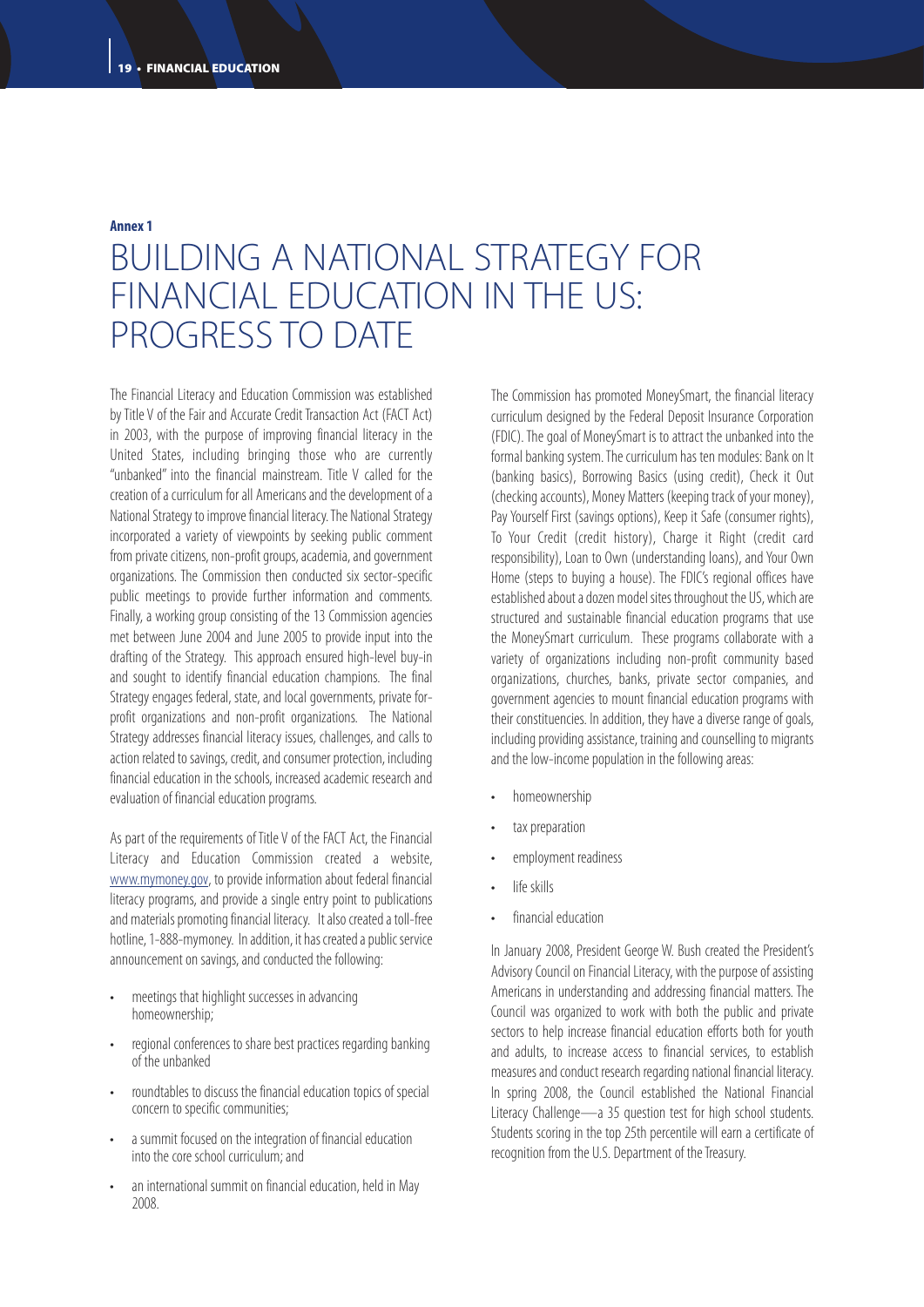**Annex 2**

## ATTENDING ORGANISATIONS AT THE FINANCIAL EDUCATION WORKSHOP FOR STAKEHOLDERS, MAY, 2008

Aga Khan Foundation AIG AMFI Central Bank of Kenya Decentralised Financial Services (DFS) Equity Bank Faulu Kenya KCB Foundation Kenya Association of Investment Groups K-Rep K-Rep Development Agency MEDIAE MicroSave PayNet Population Council Post Bank Safaricom (M-PESA) SCC Kenya Serenity Soins Steadman Strathmore University Swiss Contact Tell-Em University of Nairobi (IDS) **WOCCU**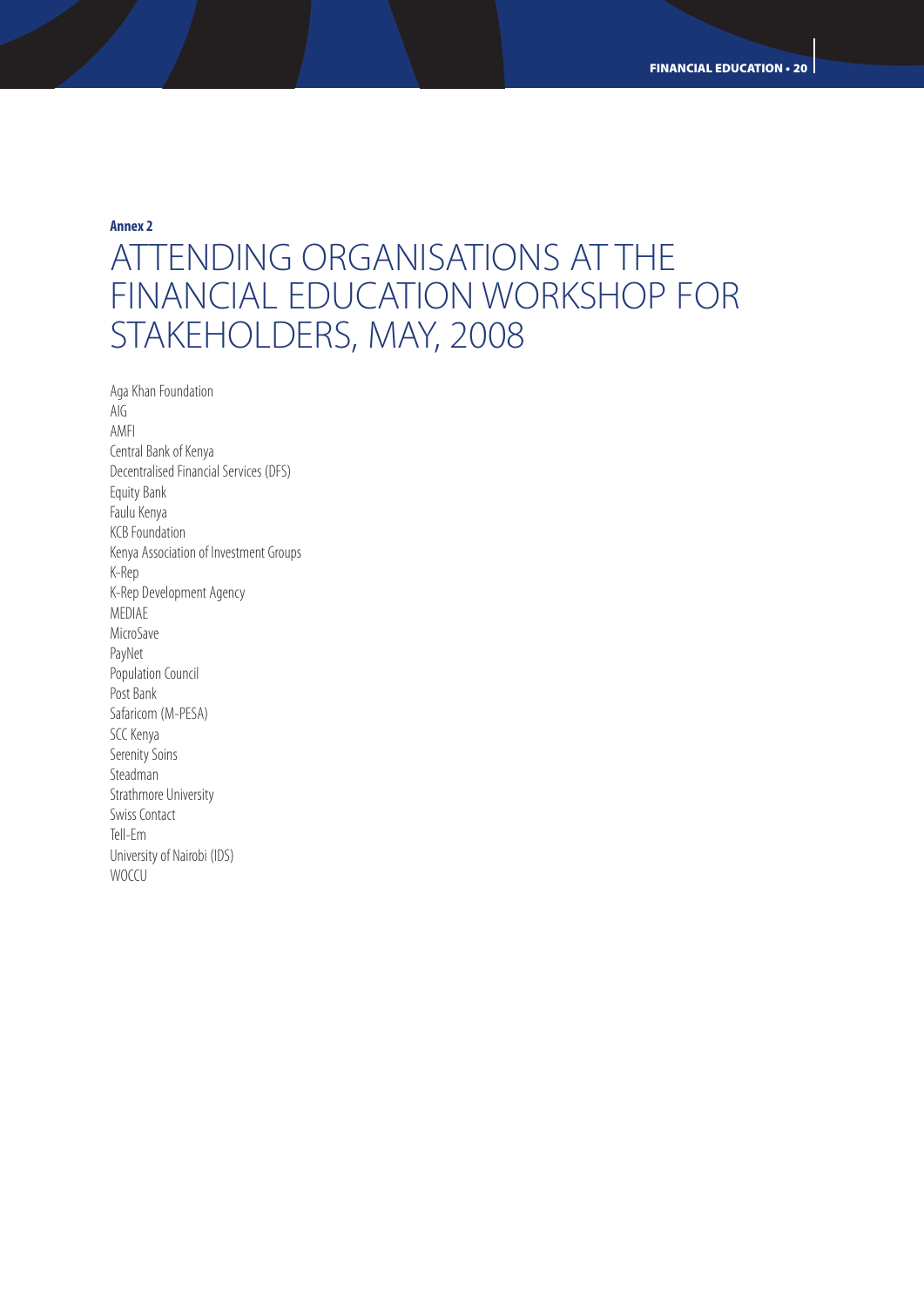### Notes

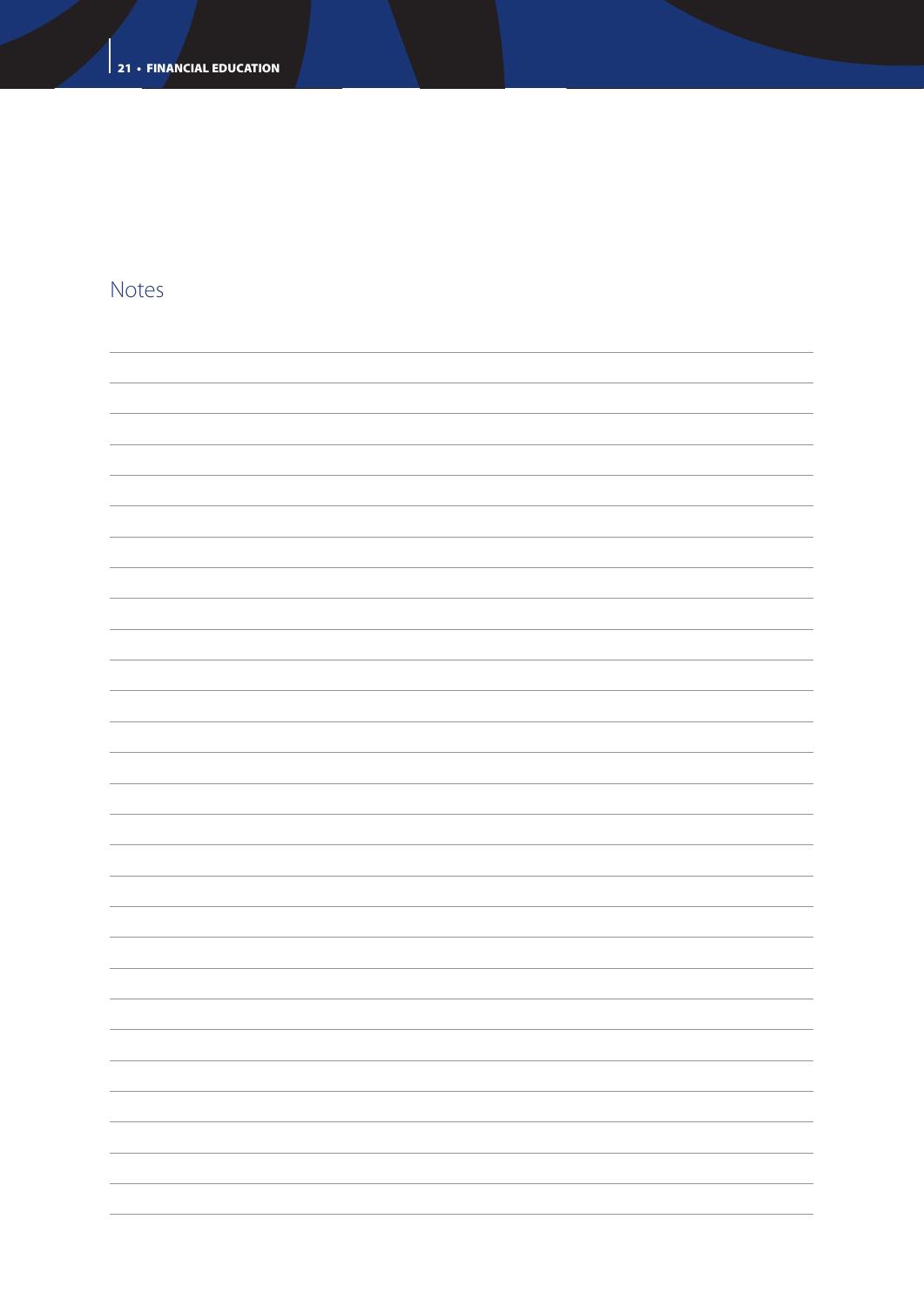

### Notes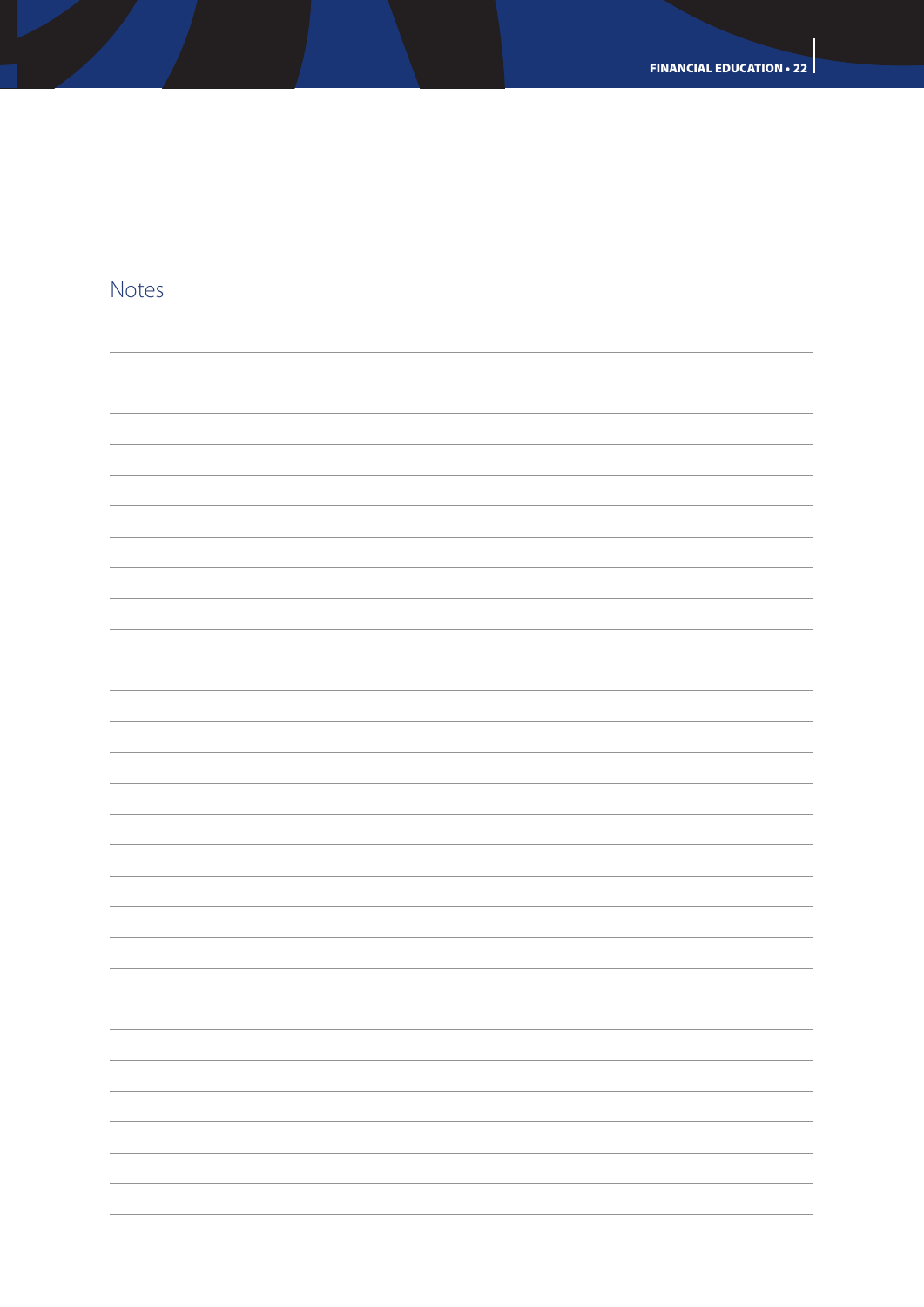### Notes